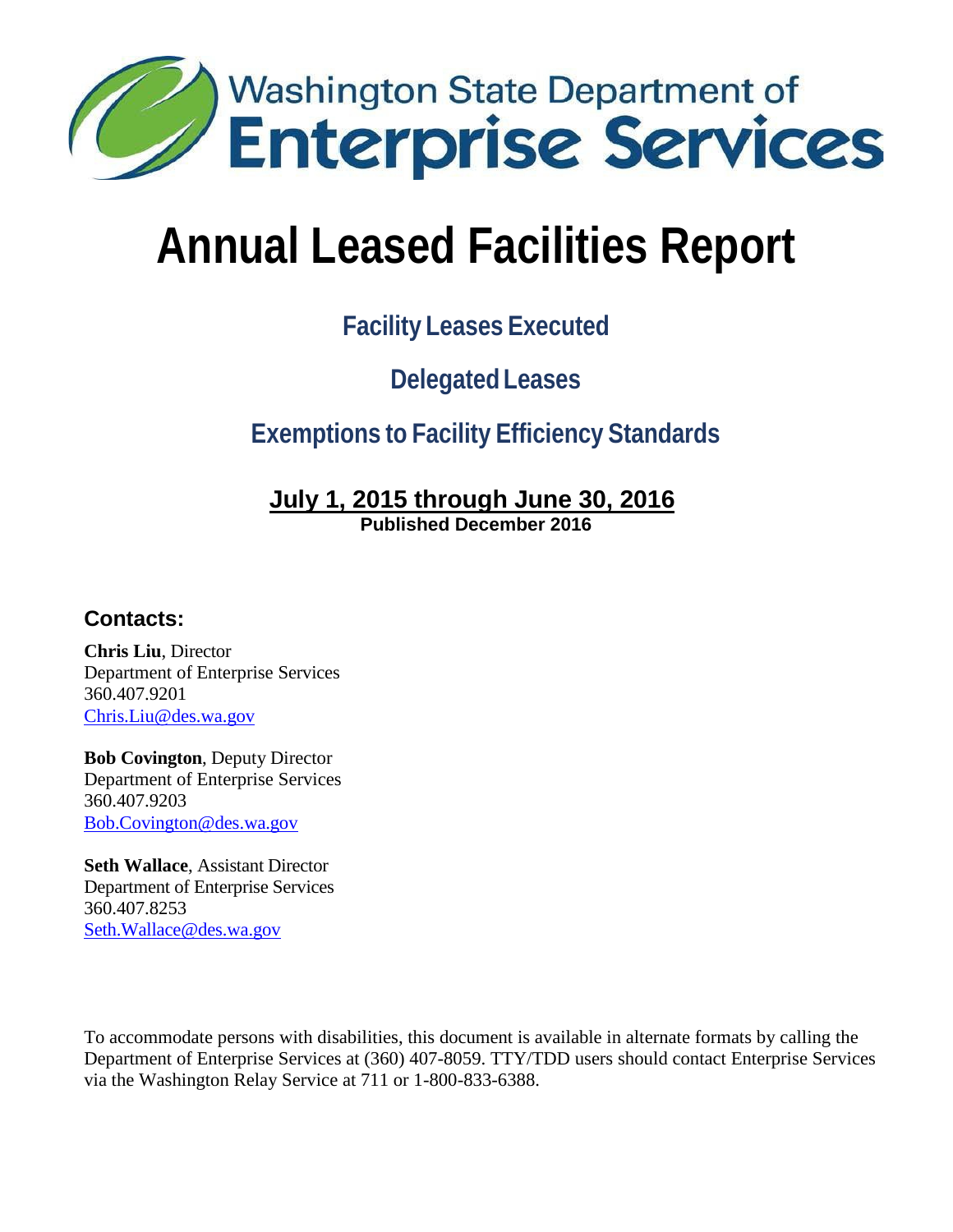# **Preface**

RCW  $43.82.010<sup>1</sup>$  $43.82.010<sup>1</sup>$  $43.82.010<sup>1</sup>$  requires the Department of Enterprise Services (DES) to annually report information related to the leasing of real estate for state agencies and other state organizations to the appropriate Washington State Legislature committees and state Office of Financial Management (OFM).The applicable sections of state law (Revised Code of Washington) are:

## **Report 1: Facility Leases Executed**

[RCW 43.82.010](http://apps.leg.wa.gov/RCW/default.aspx?Cite=43.82.010) (16): The department of enterprise services shall report annually to the office of financial management and the appropriate fiscal committees of the legislature on facility leases executed for all state agencies for the preceding year, lease terms, and annual lease costs. The report must include leases executed under [RCW 43.82.045](http://app.leg.wa.gov/RCW/default.aspx?cite=43.82.045) and subsection (13) of this section.

## **Report 2: Delegated Leases**

[RCW 43.82.010](http://apps.leg.wa.gov/RCW/default.aspx?Cite=43.82.010) (13): The director of enterprise services may delegate any or all of the functions specified in this section to any agency upon such terms and conditions as the director deems advisable. By January 1st of each year, beginning January 1, 2008, the department shall submit an annual report to the office of financial management and the appropriate committees of the legislature on all delegated leases.

## **Report 3: Exemptions to Facility Efficiency Standards**

[RCW 43.82.010](http://apps.leg.wa.gov/RCW/default.aspx?Cite=43.82.010) (2): Except for real estate occupied by federal agencies, the director shall determine the location, size, and design of any real estate or improvements thereon acquired or held pursuant to subsection (1) of this section. Facilities acquired or held pursuant to this chapter, and any improvements thereon, shall conform to standards adopted by the director and approved by the office of financial management governing facility efficiency unless a specific exemption from such standards is provided by the director of enterprise services.<sup>[2](#page-1-1)</sup> The director of enterprise services shall report to the office of financial management and the appropriate committees of the legislature annually on any exemptions granted pursuant to this subsection.

This document provides an overview of the part of the state of Washington's real estate portfolio that is under DES' authority, highlights initiatives and actions occurring during Fiscal Year 2016 (July 1, 2015, through June 30, 2016), as well as a more detailed analysis of the specific areas required by statute.

<span id="page-1-1"></span><span id="page-1-0"></span><sup>&</sup>lt;sup>1</sup> RCW 43.82 - State Agency Housing: [\(http://apps.leg.wa.gov/RCW/default.aspx?cite=43.82\)](http://apps.leg.wa.gov/RCW/default.aspx?cite=43.82)<br><sup>2</sup> In 2015, the Legislature directed OFM to conduct space use studies and make recommendations on the state's space standards, including alternative workplace strategies. Recommendations from this report states that DES and OFM request a legislative decision package in the 2017-19 Biennial Budget to update RCW 43.82.010, *Building a Modern Work Environment: Washington Space Use and Standards, Space Use Recommendations Report, Appendix B.*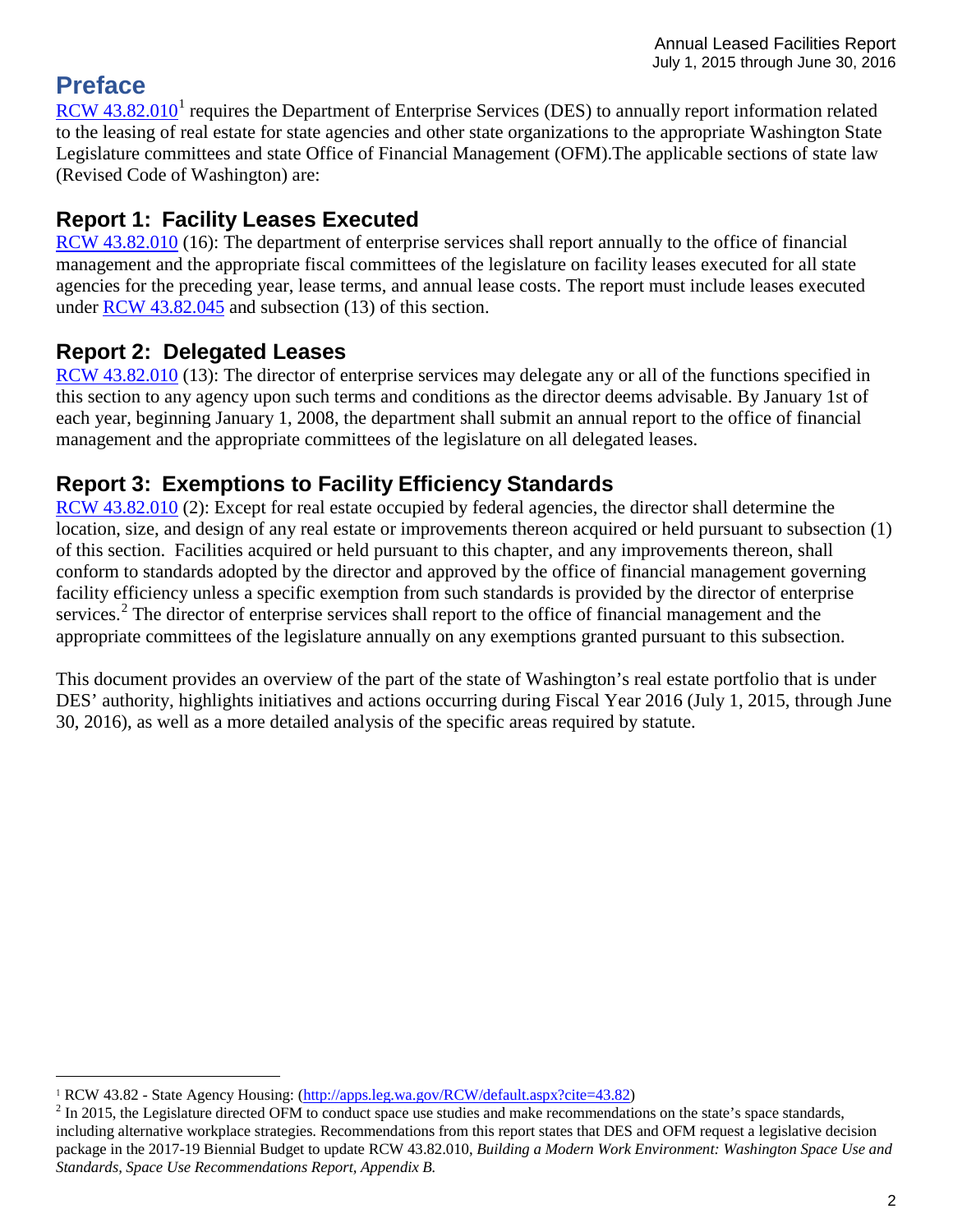# **Table of Contents**

| Figure 2: Lease Transactions in Privately-Owned Facilities by Fiscal Year (# of Leases) 7    |  |
|----------------------------------------------------------------------------------------------|--|
|                                                                                              |  |
|                                                                                              |  |
|                                                                                              |  |
| Figure 6: Agencies by the Number of Transactions in FY 16 (% of Total Transactions)10        |  |
|                                                                                              |  |
|                                                                                              |  |
|                                                                                              |  |
| Leases Executed for Facilities in the Planning Stage of Development or Under Construction 12 |  |
| Figure 9: Leases Approved in Under Development Stage in FY 16 (Square Feet)12                |  |
|                                                                                              |  |
|                                                                                              |  |
|                                                                                              |  |
|                                                                                              |  |
|                                                                                              |  |
|                                                                                              |  |
| Figure 11: Number of Delegated Leases by Agency in FY 16 (% of Total Delegated Leases) 14    |  |
| Figure 12: Number of Delegated Leases by Type of Use in FY 16 (% of Total Leases) 15         |  |
|                                                                                              |  |
|                                                                                              |  |
|                                                                                              |  |
|                                                                                              |  |
|                                                                                              |  |
|                                                                                              |  |
| Figure 14: Agencies Seeking Exemptions to Space Allocation Standards in FY 1617              |  |
|                                                                                              |  |
|                                                                                              |  |
|                                                                                              |  |
|                                                                                              |  |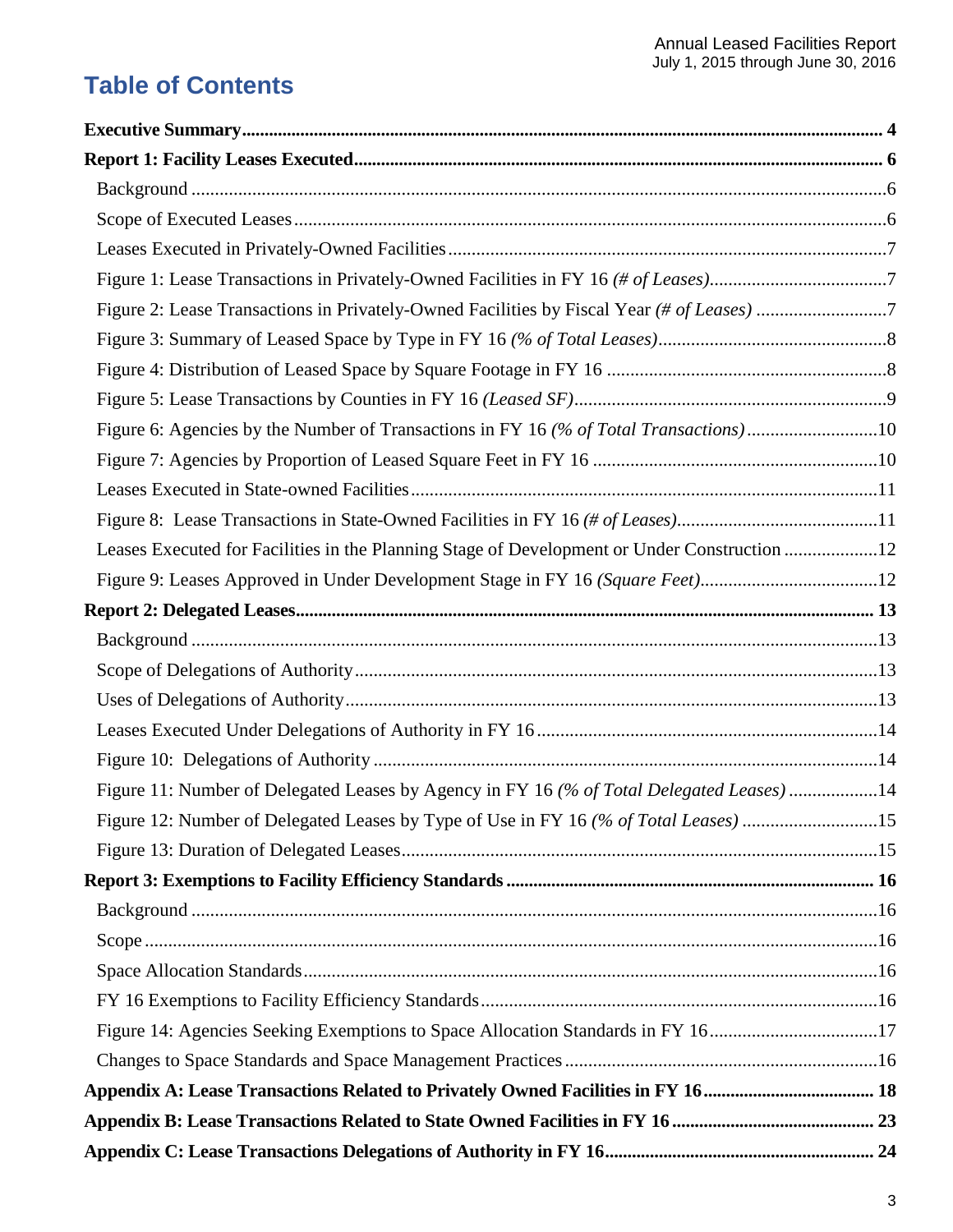# <span id="page-3-0"></span>**Executive Summary**

Real property is a strategic asset of the state, and effectively managing these valuable state resources is one of the core business functions of the Department of Enterprise Services (DES). DES has the authority to conduct the acquisition of leases for private space for state agencies.

#### **Requirement and Scope**

State law (RCW [43.82.010\)](http://apps.leg.wa.gov/RCW/default.aspx?Cite=43.82.010) requires DES to submit an annual report to the Legislature and Office of Financial Management (OFM) regarding three aspects of leasing for state agencies and other state entities:

- Facility Leases Executed
- Delegated Leases
- Exemptions to Facility Efficiency Standards

State law grants real estate authority to several state agencies. This report covers only state-owned and leased facilities for which DES has authority and responsibility. This report covers activity in Fiscal Year (FY) 2016 (July 1, 2015, through June 30, 2016).

## **Summary of Real Estate Actions in FY 2016**

During FY 2016, DES completed the following real estate activities:

- Executed 171 leases in privately-owned facilities involving about two million square feet with an annual rent of approximately \$37 million.
- Lease negotiations during this period resulted in \$1.78 million in cost avoidance<sup>[3](#page-3-1)</sup> for the first year of the lease term. Over the first five years of the lease term, cost avoidance will total over \$8.9 million.
- Executed 30 leases in state-owned facilities worth over \$10.4 million annually involving over 819,000 square feet.
- Reviewed and approved 31 leases executed by various state agencies and organizations through delegations of authority worth approximately \$684,000 annually involving approximately 73,000 square feet.
- Developed a two year pilot project to procure services of private real estate brokers to renew some facility leases in Clark, King, Pierce, Spokane, and Thurston Counties. DES will provide a report to OFM on brokerage services performance on Feb. 1, 2017, and a final report on Feb. 1, 2018.

<span id="page-3-1"></span><sup>&</sup>lt;sup>3</sup> Cost avoidance is a comparison of negotiated renewal rent rates to market rates for office or warehouse leases that are 5,000 SF or greater for lease terms greater than two years. Market rates are obtained from CoStar Group market data used by most industry professionals, broker reports in major metro areas, the CBA (Commercial Broker Association), and other market information sources.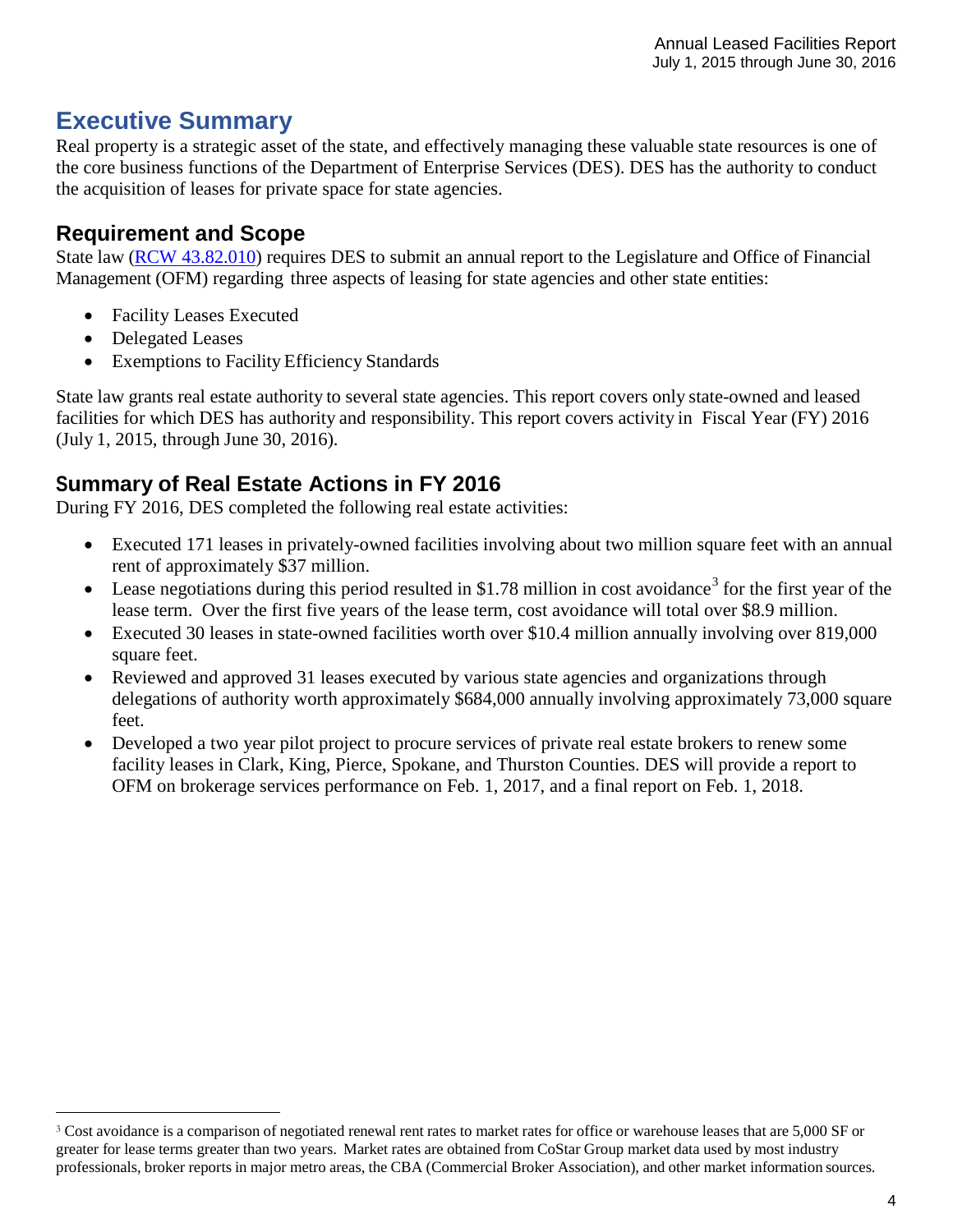# **Context**

#### **State Real Estate Portfolio**

According to the OFM *[Facilities Inventory System Report, 2016](http://www.ofm.wa.gov/budget/facilities/documents/FacilitiesInventorySystemReport2016.pdf)* as self-reported by state organizations, the state owns or manages approximately 114.5 million square feet for all space types and includes:

- Approximately 100.9 million square feet of state-owned space (88.2 percent of the total)
- Approximately 13.5 million square feet of leased space (remaining 11.8 percent).

The state currently has a hybrid decentralized model for authority over real estate. The *Facilities Inventory System Report* identifies three authorities: (1) Department of Enterprise Services, (2) other state agencies owning or leasing through statutory authorization or exemption (RCW [43.82.010](http://apps.leg.wa.gov/RCW/default.aspx?Cite=43.82.010) (13) and others), and (3) higher education institutions (RCW [28B.10.020\)](http://apps.leg.wa.gov/rcw/default.aspx?cite=28B.10.020).

The portfolio overseen by DES (owned and leased<sup>[4](#page-4-0)</sup>) is a small subset of the state's total, including over  $1,000$ leases in privately-owned and 300 in state-owned properties. This includes leases of all types, from offices to warehouse and storage units, parking lots, boat moorage and air monitoring sites. Real Estate Services leased portfolio totals more than 10 million square feet and annual rents totaling over \$2[5](#page-4-1)3 million.<sup>5</sup>

DES does not execute leases for all state agencies and state entities. Some state organizations have independent statutory authority to acquire and dispose of real estate as referenced in RCW 43.82.010 (13):

- State colleges and universities for research and experimental purposes
- Departments of Natural Resources, Fish and Wildlife and Transportation, and Washington State Parks and Recreation Commission *for purposes other* than the leasing of offices, warehouses, and real estate for similar purposes.
- Commodities Commissions [\(RCW 15.04.200\)](http://apps.leg.wa.gov/rcw/default.aspx?cite=15.04.200)
- Health Benefit Exchange (RCW [43.71.020\)](http://app.leg.wa.gov/rcw/default.aspx?cite=43.71.020)

DES has statutory responsibility for the management, operation, and maintenance of the 486-acre Capitol Campus in Olympia and the state's process for leasing space. DES leases space in state-owned buildings to state agencies and on their behalf for spaces in private sector buildings, as well as spaces of other governmental (federal and local) entities. In this role, DES provides facilities that meet the business and operational needs of the state agencies at optimal pricing, based on availability within the market.

The scope of this report addresses only the leases in DES owned or managed facilities and leases in private sector facilities over which DES has authority.

<span id="page-4-0"></span> $4$  This includes leases derived as a result of a delegation of authority from DES to an agency.

<span id="page-4-1"></span> $<sup>5</sup>$  DES leases are not just confined to "facilities" as defined in the Facilities Inventory System (FIS). That is why there is a</sup> difference between number of square feet and leases referenced in OFM's *FIS Report* and in DES' data.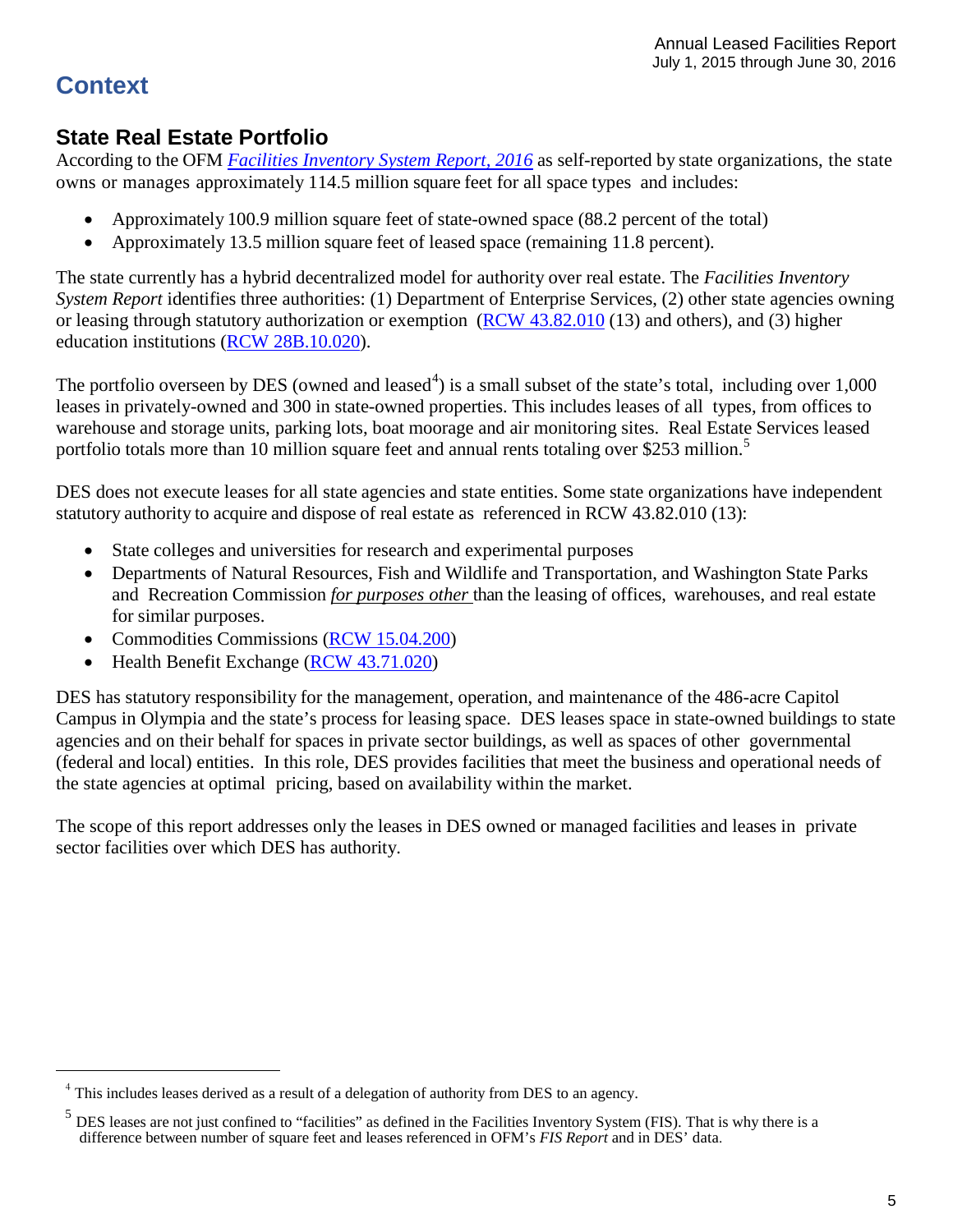# <span id="page-5-0"></span>**Report 1: Facility Leases Executed**

#### <span id="page-5-1"></span>**Background**

The director of the Department of Enterprise Services (DES) has the authority to purchase, lease, lease purchase, rent, or otherwise acquire all improved and unimproved real estate on behalf of a state organization and after consultation with OFM [\(RCW.43.82.010](http://apps.leg.wa.gov/RCW/default.aspx?Cite=43.82.010) (1)). The director of DES has the authority to determine the location, size and design of real estate or improvements to real estate for state agencies (RCW [43.82.010](http://apps.leg.wa.gov/RCW/default.aspx?Cite=43.82.010) (2)). Within this authority, DES' Real Estate Services is responsible for real estate transactions on behalf of state organizations.

State law [\(RCW 43.82.045\)](http://apps.leg.wa.gov/rcw/default.aspx?cite=43.82.045) prohibits state agencies from entering into lease agreements for privately-owned buildings that are in the planning stage or under construction without prior approval from the director of OFM. DES is required to submit an annual report of facility leases executed under RCW [43.82.010](http://apps.leg.wa.gov/RCW/default.aspx?Cite=43.82.010) and [RCW](http://apps.leg.wa.gov/rcw/default.aspx?cite=43.82.045) [43.82.045,](http://apps.leg.wa.gov/rcw/default.aspx?cite=43.82.045) including lease terms and annual lease costs (RCW [43.82.010](http://apps.leg.wa.gov/RCW/default.aspx?Cite=43.82.010) (15)).

#### <span id="page-5-2"></span>**Scope of Executed Leases**

An "executed facility lease" is a contract that grants use or occupancy of property or space during a specified period of time in exchange for a specified rent.

The primary type of facility lease space in this report is office space. Leases for other types of space, such as office space combined with classroom space or office space combined with warehouse space, are included if the office space is the primary use or largest component.

Each lease transaction can have varying levels of complexity. Some transactions may include multiple state agency leases within the same building, each with unique timing, unique budgetary constraints, and restacking of space, requiring careful coordination among agencies to ensure ongoing business activities are not interrupted. Some may also require short-term extensions of existing leases, as well as subleases with nonagency partner organizations.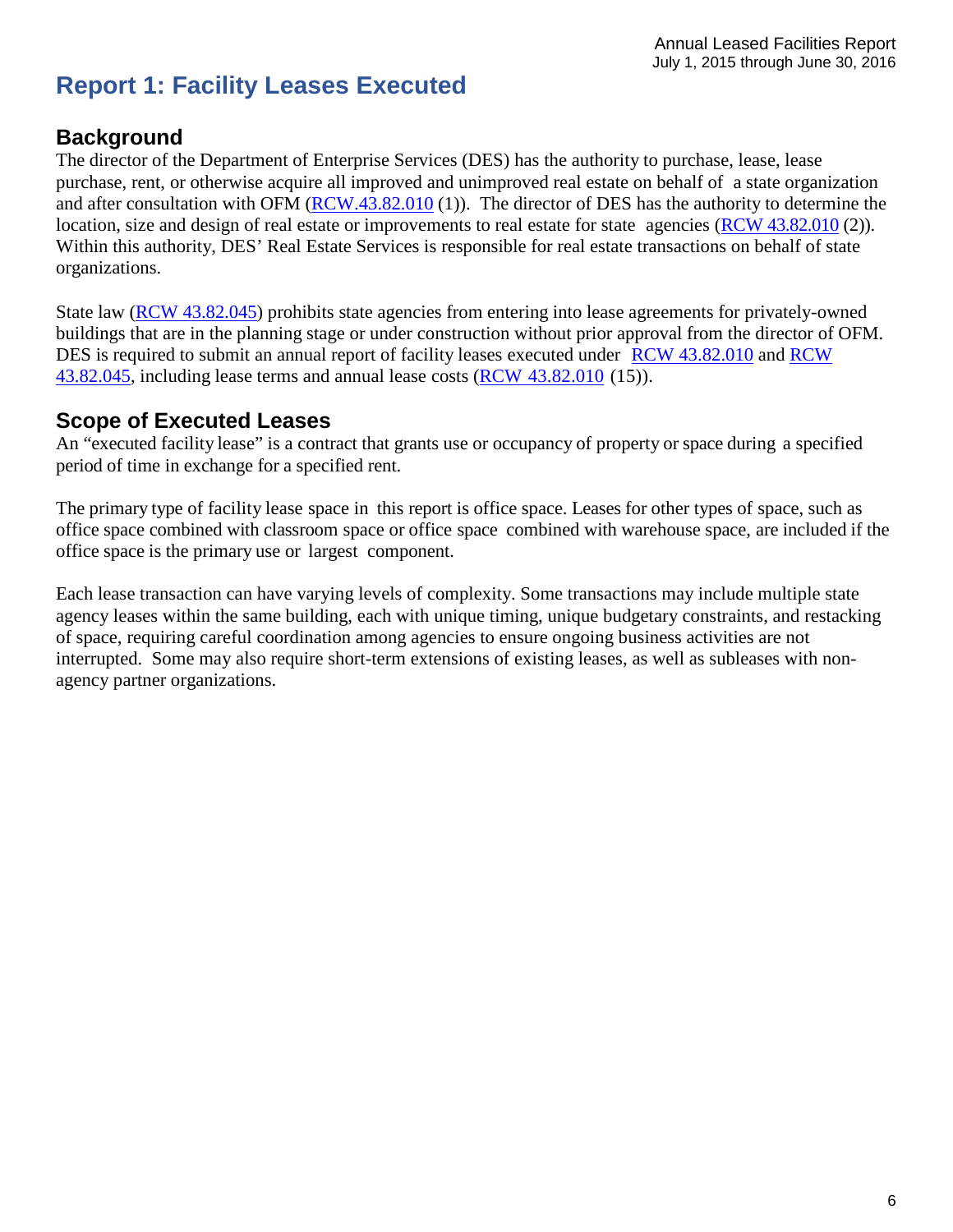#### <span id="page-6-0"></span>**Leases Executed in Privately-Owned Facilities**

In FY 16, DES executed 171 leases involving nearly two million square feet in privately-owned facilities worth more than \$37 million annually<sup>[6](#page-6-3)</sup>. The following tables show the type and number of lease transactions, square feet, and annual lease costs and the comparison of total lease transactions to previous fiscal years.

# <span id="page-6-1"></span>**Figure 1: Lease Transactions in Privately-Owned Facilities in FY 16** *(# of Leases)*

|             |                                  |             |                    | Annualized   |     |
|-------------|----------------------------------|-------------|--------------------|--------------|-----|
|             | <b>Type of Transaction</b>       | # of Leases | <b>Square Feet</b> | Lease Cost   |     |
|             | Renewals of Leases               | 132         | 1,567,980          | \$29,402,980 | 32  |
| $2^{\circ}$ | New Leases                       | 32          | 349,641            | \$6,628,376  |     |
|             | 3. Extensions to Existing Leases |             | 68,371             | \$1,376,718  | 132 |
|             | <b>Totals</b>                    | 171         | 1,985,992          | \$37,408,074 |     |

#### <span id="page-6-2"></span>**Figure 2: Lease Transactions in Privately-Owned Facilities by Fiscal Year** *(# of Leases)*

|                                              | Annualized<br>Lease Cost | <b>Square Feet</b> | # of Leases | <b>Fiscal Year</b> |
|----------------------------------------------|--------------------------|--------------------|-------------|--------------------|
|                                              | \$33,194,236             | 1,588,139          | 126         | 2011               |
|                                              | \$25,094,453             | 1,468,198          | 147         | 2012               |
|                                              | \$25,562,667             | 1,404,153          | 138         | 2013               |
|                                              | \$22,188,720             | 1,206,830          | 126         | 2014               |
|                                              | \$29,920,551             | 1,820,812          | 148         | 2015               |
| 2015<br>2014<br>2016<br>2011<br>2013<br>2012 | \$37,408,074             | 1,985,992          | 171         | 2016               |

<span id="page-6-3"></span> $6$  Annualized lease costs are based off of the net effective base rent which is the average rent to be paid over the first five years of the lease term including specific concessions such as free rent, incentives and allowances. It does not include operating expenses to be paid separately such as janitorial costs and utilities unless those expenses are part of the base rent. RES includes these expenses when comparing net effective base rents to market rents and budgets.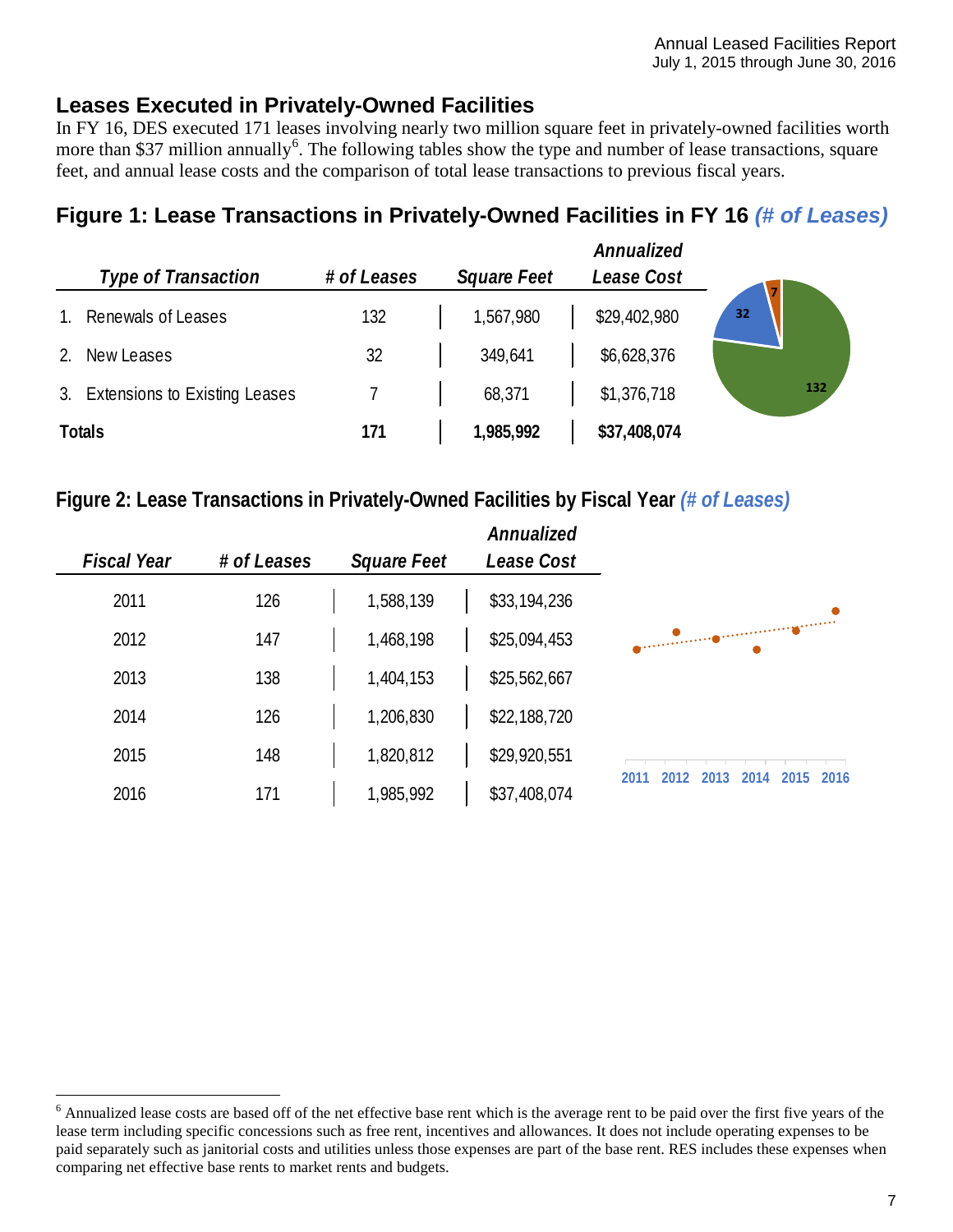The state leases a range of space types, including office, conditioned and unconditioned storage, laboratory, classrooms, residential and hangar space. Office space makes up 86 percent of the state's leased space, and this report indicates that "office" was the predominant type of lease executed in FY 16. The following tables provide summary information on the distribution of leased space by type and square footage:

# <span id="page-7-0"></span>**Figure 3: Summary of Leased Space by Type in FY 16** *(% of Total Leases)*

|    |                   |                |                 | % of Total |   |
|----|-------------------|----------------|-----------------|------------|---|
|    | Type of Space     | # of Leases    | <b>Total SF</b> | Leases     |   |
|    | Office            | 147            | 1,754,487       | 85.96%     |   |
| 2. | Warehouse/Storage | 9              | 64,989          | 5.26%      |   |
| 3. | Classroom         | 6              | 118,401         | 3.51%      |   |
| 4. | Parking           | 3              | <b>NA</b>       | 1.75%      | ı |
| 5. | Residential       | $\overline{2}$ | 9,356           | 1.17%      |   |
| 6. | Aircraft Hangar   | 1              | 11,080          | 0.58%      |   |
| 7. | Miscellaneous     | 3              | 27,679          | 1.75%      |   |

# <span id="page-7-1"></span>**Figure 4: Distribution of Leased Space by Square Footage in FY 16**

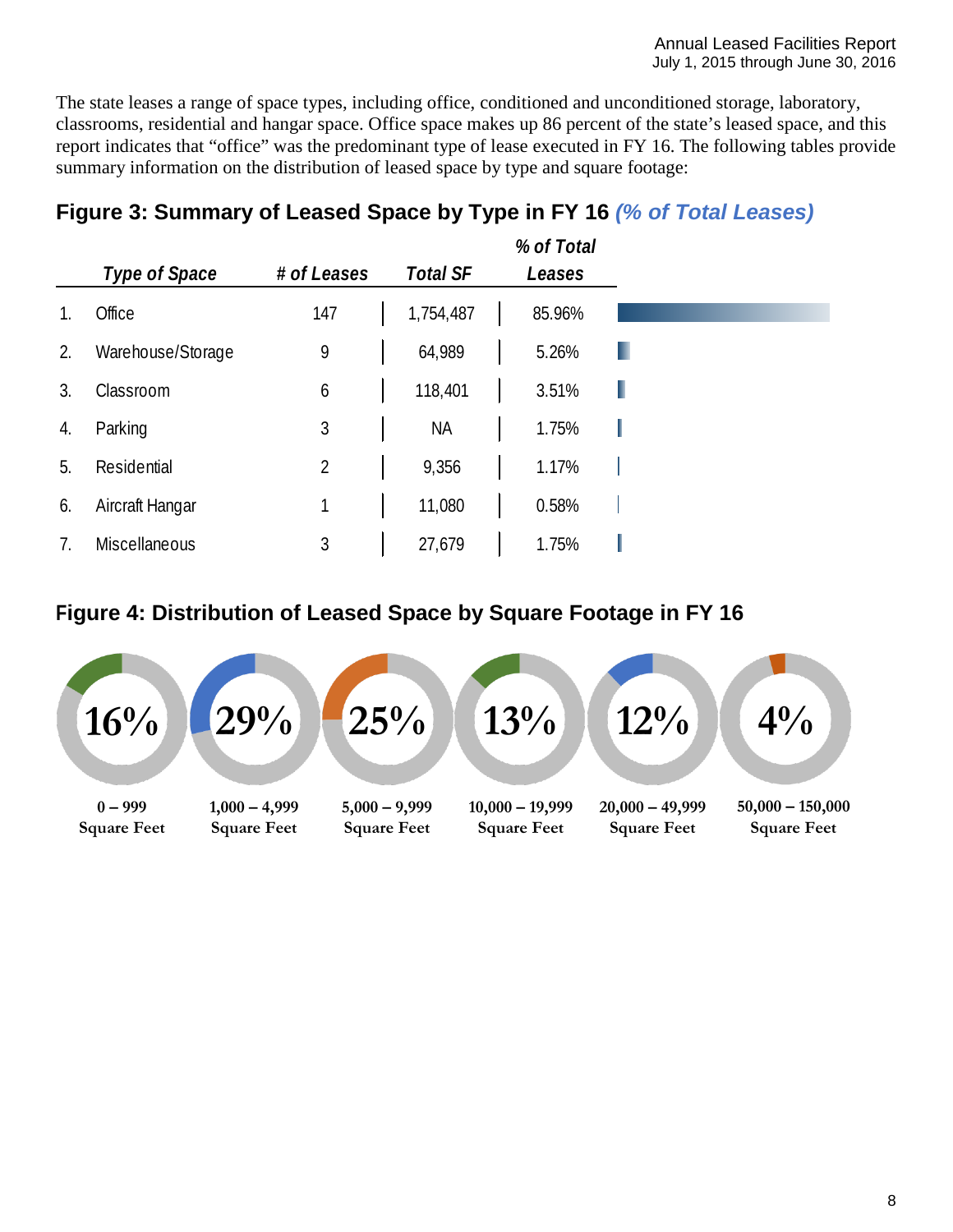The following table compares Thurston with other Washington counties:

|               |           |                                           |                               | % of Total       | # of                | % of Total                       |
|---------------|-----------|-------------------------------------------|-------------------------------|------------------|---------------------|----------------------------------|
|               | County    |                                           | <b>Leased SF</b>              | <b>Leased SF</b> |                     | <b>Transactions Transactions</b> |
| 1.            | Thurston  |                                           | 824,285                       | 41.50%           | 39                  | 22.81%                           |
| 2.            | King      |                                           | 330,024                       | 16.62%           | 25                  | 14.62%                           |
| 3.            | Spokane   |                                           | 183,498                       | 9.24%            | 13                  | 7.60%                            |
| 4.            | Pierce    |                                           | 133,894                       | 6.74%            | 11                  | 6.43%                            |
| 5.            | Snohomish |                                           | 89,855                        | 4.52%            | 12                  | 7.02%                            |
| 6.            | Others    |                                           | 424,436                       | 21.37%           | 71                  | 41.52%                           |
| <b>Totals</b> |           |                                           | 1,985,992                     |                  | 171                 |                                  |
|               | THURSTON  | <b>KING</b><br>$\mathbb{Z}$<br>$\sqrt{2}$ | <b>SPORANE</b>                |                  | PIERCE<br><b>kt</b> | SNOHOMISH                        |
|               |           |                                           | % of Total Leased SF in FY 16 |                  |                     |                                  |

## <span id="page-8-0"></span>**Figure 5: Lease Transactions by Counties in FY 16** *(Leased SF)*

Thurston County serves as the core for Washington state government. According to December 2016 data contained in the Thurston Regional Planning Council's online statistics presentation, [The Profile,](http://www.trpc.org/391/The-Profile-Thurston-County-Statistics-D) "Washington State is the largest employer in Thurston County, accounting for around 26,000 full- and part-time jobs in the County."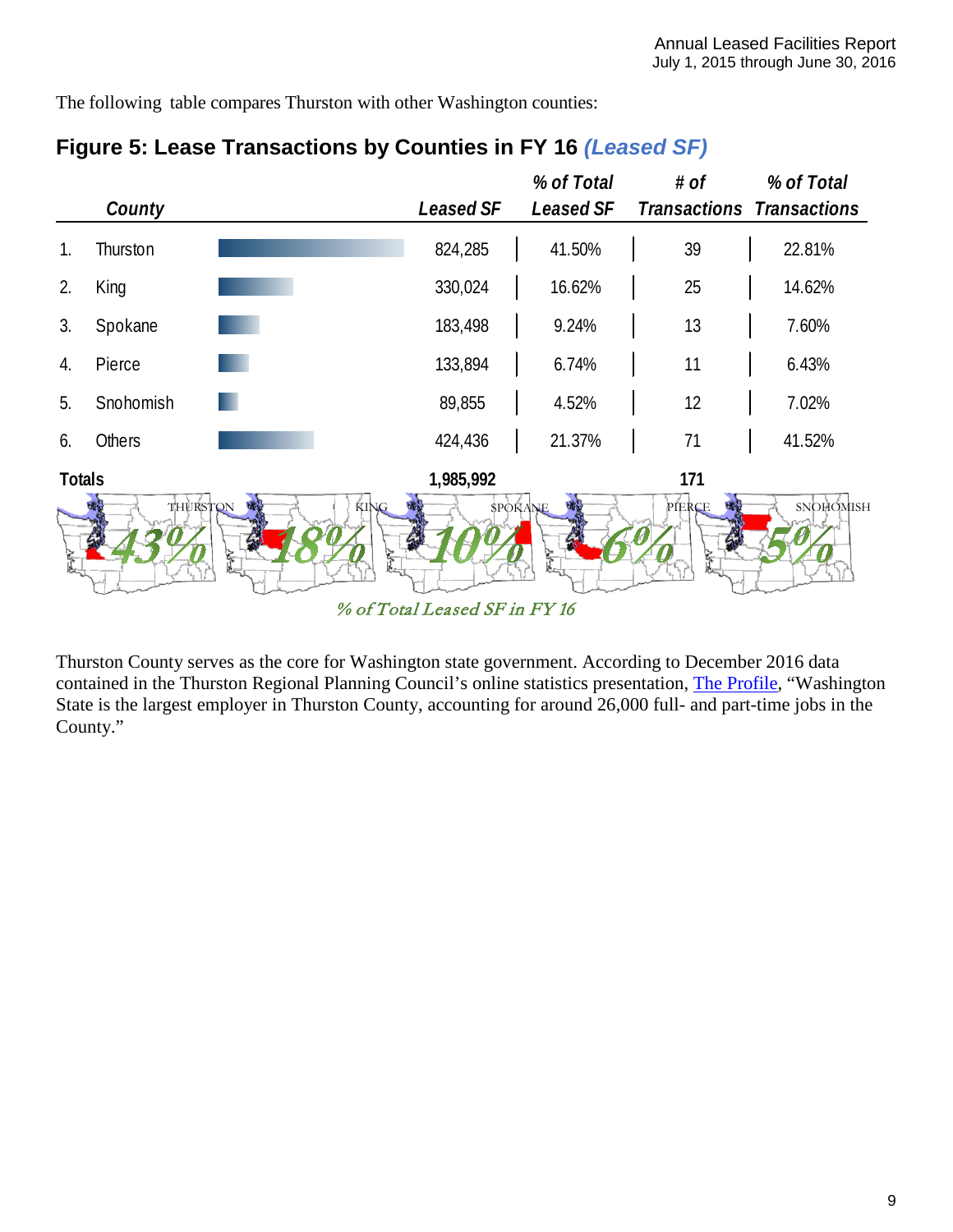The following table identifies five state agencies with the largest number of leases (new and renewals) executed by DES in FY 16. The Department of Social and Health Services continues to be the largest customer in terms of the number of transactions.

#### <span id="page-9-0"></span>**Figure 6: Agencies by the Number of Transactions in FY 16** *(% of Total Transactions)*

|             |                                  |                  | <b>New</b>     |                |                  | % of Total          |   |
|-------------|----------------------------------|------------------|----------------|----------------|------------------|---------------------|---|
|             | Agency                           | Extensions       | Space          | Renewals       | Total            | <b>Transactions</b> |   |
| $1_{\cdot}$ | Dept of Social & Health Services | $\boldsymbol{0}$ | 10             | 32             | 42               | 24.56%              |   |
| 2.          | Dept of Corrections              |                  | $\overline{2}$ | 19             | 22               | 12.87%              |   |
| 3.          | <b>Employment Security Dept</b>  | $\overline{2}$   | $\mathfrak{Z}$ | 12             | 17               | 9.94%               | ٠ |
| 4.          | Dept of Licensing                | $\boldsymbol{0}$ | $\mathbf{1}$   | 13             | 14               | 8.19%               |   |
| 5.          | Dept of Health                   | $\mathbf{1}$     | 1              | $\overline{4}$ | $\boldsymbol{6}$ | 3.51%               |   |
| 6.          | Others                           | 3                | 15             | 52             | 70               | 40.94%              |   |
|             | <b>Totals</b>                    |                  | 32             | 132            | 171              |                     |   |

The following chart identifies the top five state agencies by proportion of leased square feet related to their FY 16 executed leases. The Department of Social and Health Services is also the largest customer based on total square feet.

#### <span id="page-9-1"></span>**Figure 7: Agencies by Proportion of Leased Square Feet in FY 16**

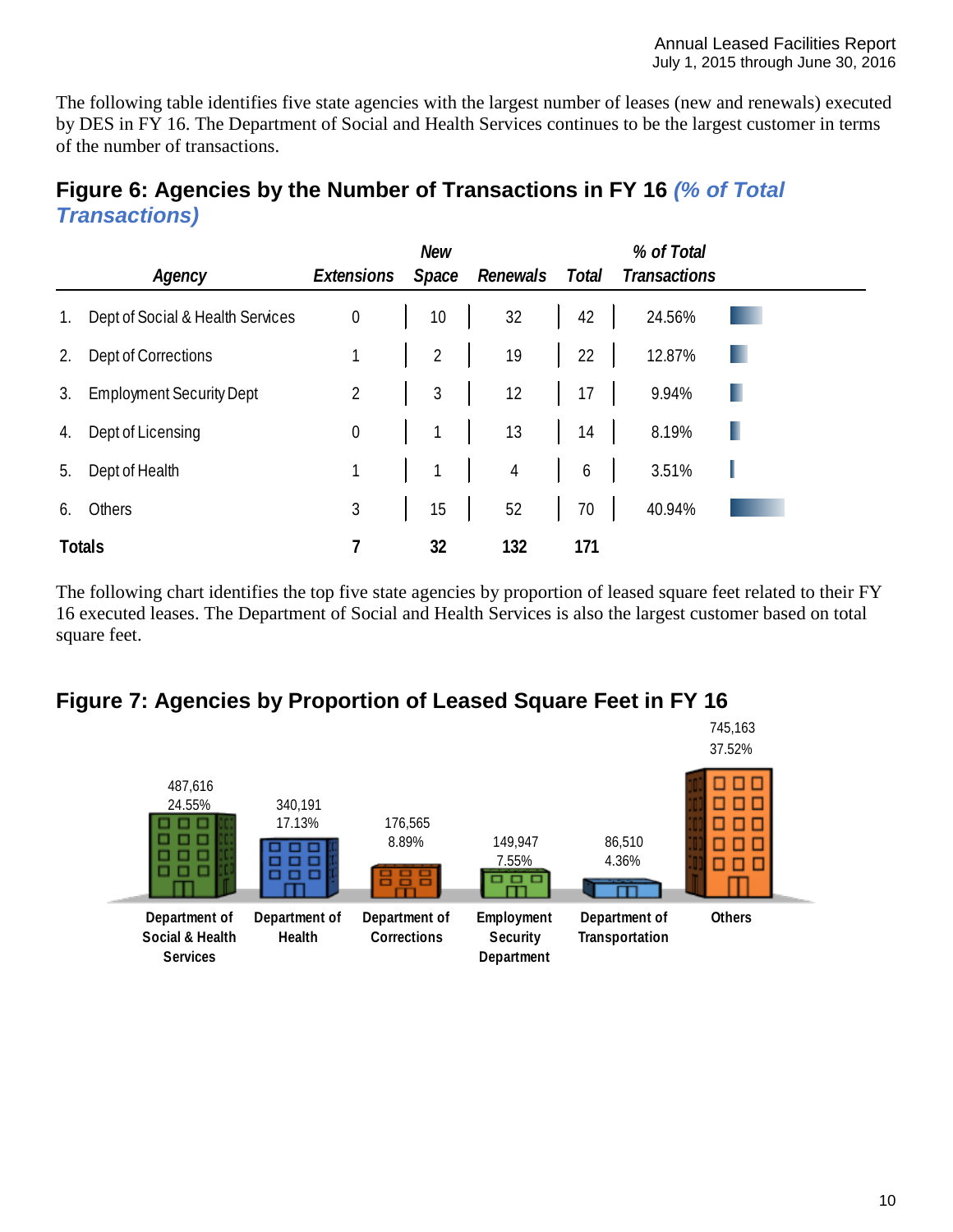#### <span id="page-10-0"></span>**Leases Executed in State-owned Facilities**

DES manages or owns 92 of the approximately 9,230 state-owned buildings, 38 of which are on the Capitol Campus. The 92 buildings include facilities on the Capitol Campus in Olympia as well as state facilities in Sedro Woolley, Tacoma, Tumwater, and Yakima. These facilities also include parking structures, monuments, parks and the historic Capitol building.<sup>[7](#page-10-2)</sup>

In FY 16, DES executed 30 occupancy agreements and leases for state agencies and other organizations in stateowned facilities. These leases covered over 819,000 square feet with total annualized lease costs of \$10.4 million. The following table shows the types and number of lease transactions as well as a summary of annual lease costs.

|    | <b>Type of Transaction</b> | # of Leases | <b>Square Feet</b> | Annualized<br>Lease Cost | $\overline{2}$ |
|----|----------------------------|-------------|--------------------|--------------------------|----------------|
| 1. | Renewals of Leases         | 28          | 815,595            | \$10,425,516             |                |
| 2. | New Leases                 |             | 3,771              | \$27,448                 |                |
|    | Totals                     | 30          | 819,366            | \$10,452,964             | 28             |

## <span id="page-10-1"></span>**Figure 8: Lease Transactions in State-Owned Facilities in FY 16** *(# of Leases)*

Leases in state-owned space are negotiated and executed on a biennial basis. In 2012, DES started using "occupancy agreements" for Capitol Campus space rather than lease agreements, to enhance administrative efficiency. These occupancy agreements identify the space used, outline expectations around the tenant's use of the space, and identify services that DES provides for the tenant in this space. The occupancy agreements identified in FY 16 are a small subset of DES' occupancy agreements for the owned portion of the portfolio.

<span id="page-10-2"></span> <sup>7</sup> Schedule 27: Operating and Capital Assets by Function and *Facility Inventory System*, <sup>2016</sup>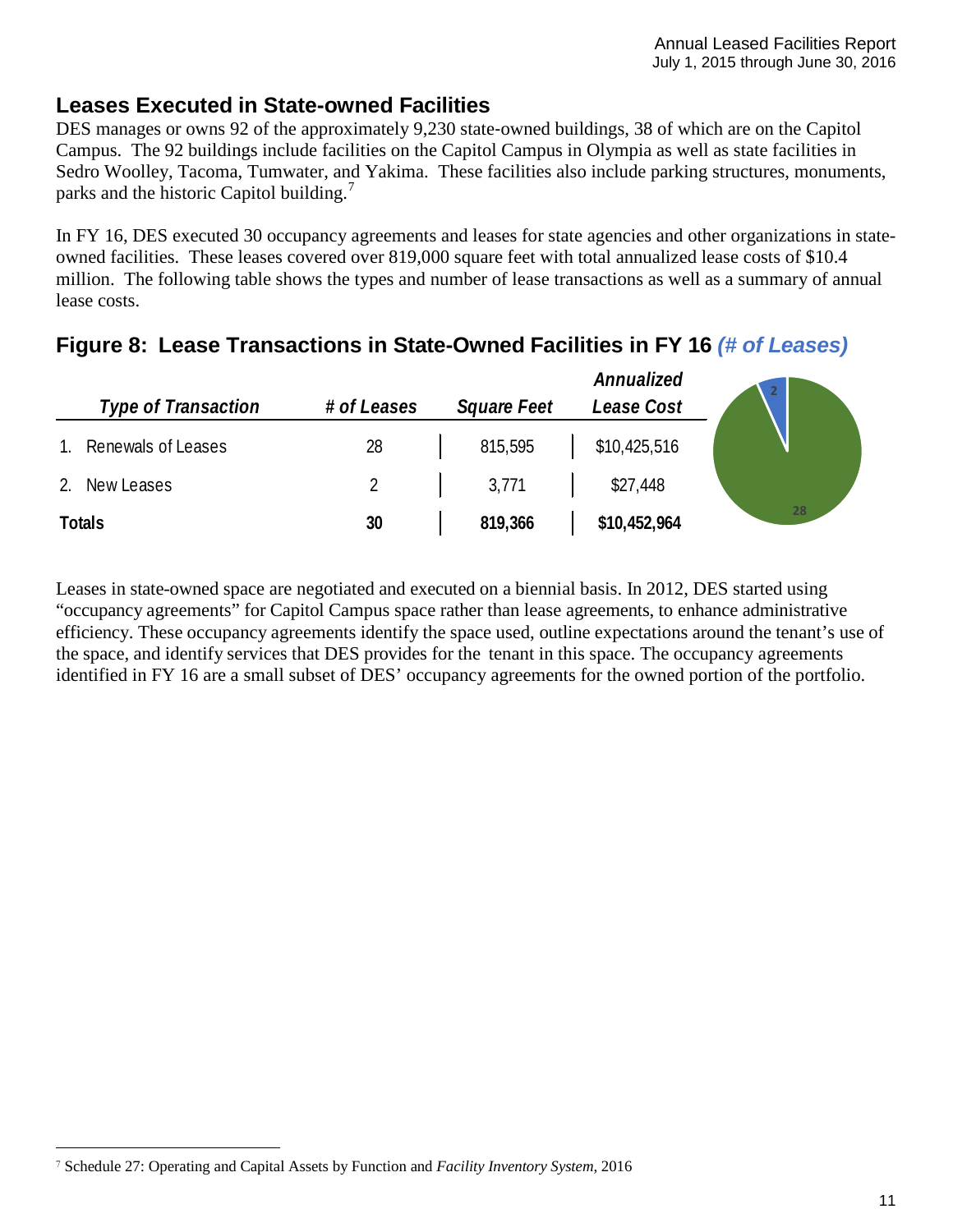#### <span id="page-11-0"></span>**Leases Executed for Facilities in the Planning Stage of Development or Under Construction**

State law [\(RCW 43.82.045\)](http://apps.leg.wa.gov/rcw/default.aspx?cite=43.82.045) prohibits state organizations from entering into lease agreements without prior written approval from OFM for privately-owned facilities that are in planning stages of development or under construction.

The following table shows the requests for approval of leases for facilities in the planning stage of development or under construction in FY 16.

<span id="page-11-1"></span>

| Figure 9: Leases Approved in Under Development Stage in FY 16 (Square |  |
|-----------------------------------------------------------------------|--|
| <b>Feet</b> )                                                         |  |

|    |                                  |             | Square | Annualized  | Cost Per |
|----|----------------------------------|-------------|--------|-------------|----------|
|    | Agency                           | Location    | Feet   | Lease Cost  | SF       |
| 1. | Dept of Revenue                  | Tumwater    | 57,536 | \$1,374,535 | \$23.89  |
| 2. | Dept of Fish & Wildlife          | Ridgefield  | 31,400 | \$580,633   | \$18.49  |
| 3. | Dept of Social & Health Services | Puyallup    | 24,552 | \$522,139   | \$21.27  |
| 4. | Dept of Corrections              | Yakima      | 10,694 | \$217,135   | \$20.30  |
| 5. | Dept of Social & Health Services | Walla Walla | 8,144  | \$154,329   | \$18.95  |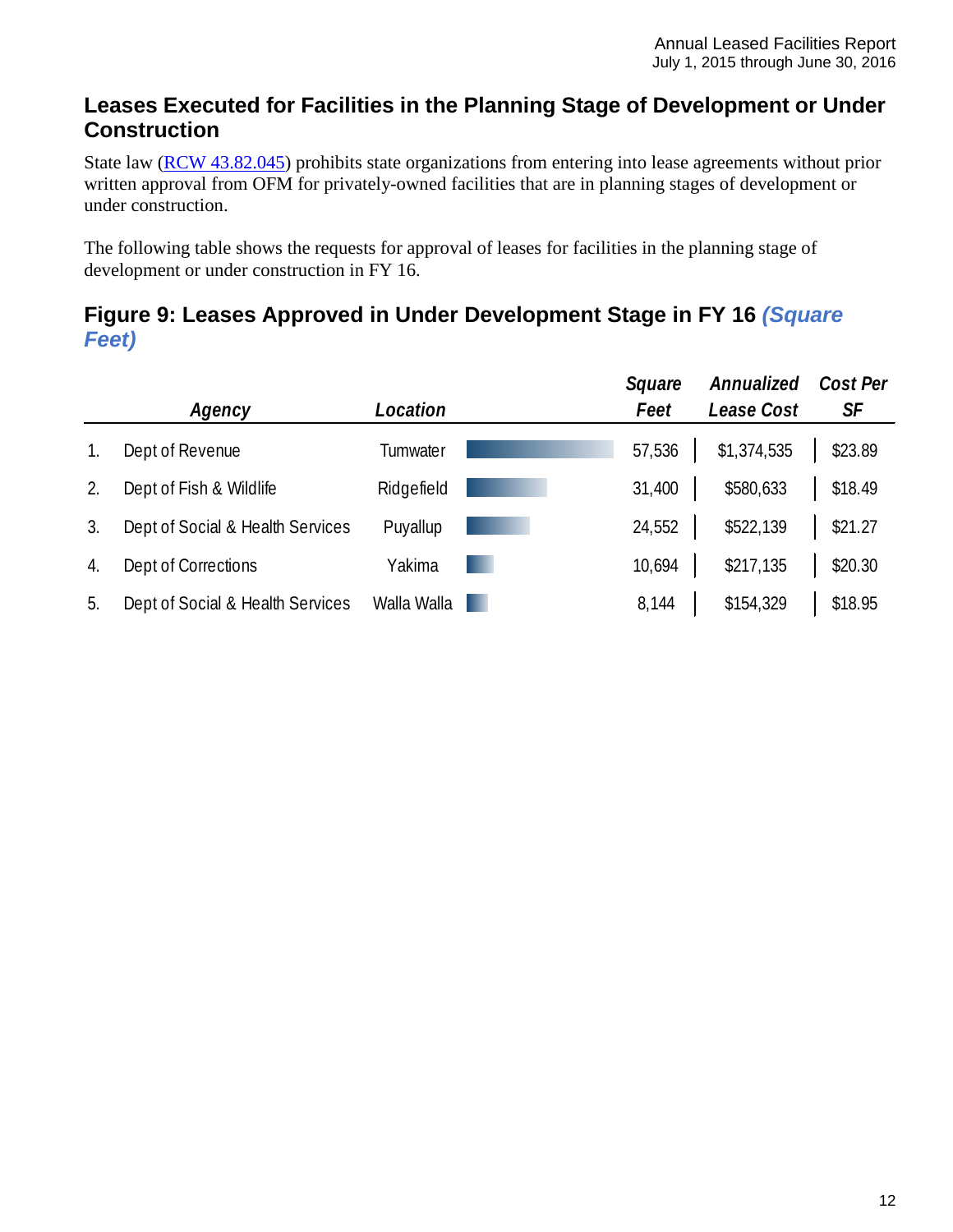# <span id="page-12-0"></span>**Report 2: Delegated Leases**

#### <span id="page-12-1"></span>**Background**

Under state law [\(RCW 43.82.010\)](http://apps.leg.wa.gov/rcw/default.aspx?cite=43.82.010), DES has authority to house state government. While there are some exceptions [\(RCW 43.82.010](http://apps.leg.wa.gov/rcw/default.aspx?cite=43.82.010) (13)), this statute requires state agencies, boards, commissions, and educational institutions to use DES for real estate needs. The department may also delegate functions to any agency under terms and conditions deemed advisable. DES is required to submit an annual report to the Legislature regarding all delegated leases [\(RCW 43.82.010](http://apps.leg.wa.gov/rcw/default.aspx?cite=43.82.010) (12)).

#### <span id="page-12-2"></span>**Scope of Delegations of Authority**

State law allows DES to determine the terms and conditions of delegation of authority. Past practices limited delegation to negotiating and executing leases under defined circumstances, such as for emergency and temporary needs or for storage. Over time, this practice expanded to permit state agencies, boards, commissions, and community and technical colleges to request a delegation of authority to:

- Negotiate and execute agreements to lease and/or rent offices, classrooms, and other facilities.
- Manage minor alterations to existing space.

The department has established specific parameters relating to the granting of delegations of authority that help ensure state entities only enter into low-risk leases (short duration and low dollar amount thresholds) that are specialized in nature.

DES determines what assistance and/or training, if any, will be essential for the requesting agency to successfully manage the proposed delegated real estate transactions. The agency is required to meet specific criteria related to its capabilities and resources before being granted a delegation.

DES then issues a written approval with the terms, conditions, and responsibilities of the delegation (including reporting responsibilities) to the requesting agency for the delegation. A delegation is time-limited. If the agency seeks to renew its delegated lease as it approaches expiration, it must reapply for a delegation of authority for such a renewal. It is not automatic. The delegation will be reviewed for compliance and to determine if the delegation continues to meet real estate leasing needs of the agency and the state.

All delegations are required to use the pre-approved Delegated State Rental Agreement for terms not exceeding one year or the pre-approved Delegated Lease Agreement. Any exceptions to this requirement must be approved in advance by the assistant director for Real Estate Services or delegate and be approved as to form by the appropriate assistant attorney general.

If an agency fails to comply with the procedures, terms, and conditions described above, DES may revoke the delegation of authority. DES retains the right to assess, at any time, the integrity of each individual lease action and the capability of the agency involved to perform all aspects of its delegation activities.

#### <span id="page-12-3"></span>**Uses of Delegations of Authority**

<span id="page-12-4"></span>Delegations include air monitoring sites, boat ramps, cellular sites, offices, parking lots, storage areas, and vacant land. In FY 16, the two largest users of delegated authority for leasing were the Department of Ecology and community and technical colleges. Out of 13 delegated leases for Ecology, 12 were air-monitoring sites. The seven delegated leases for the nine community colleges included classrooms, office, and storage space. The miscellaneous category includes leases for a variety of state organizations, including the Department of Fish and Wildlife, Department of Licensing, and Department of Revenue.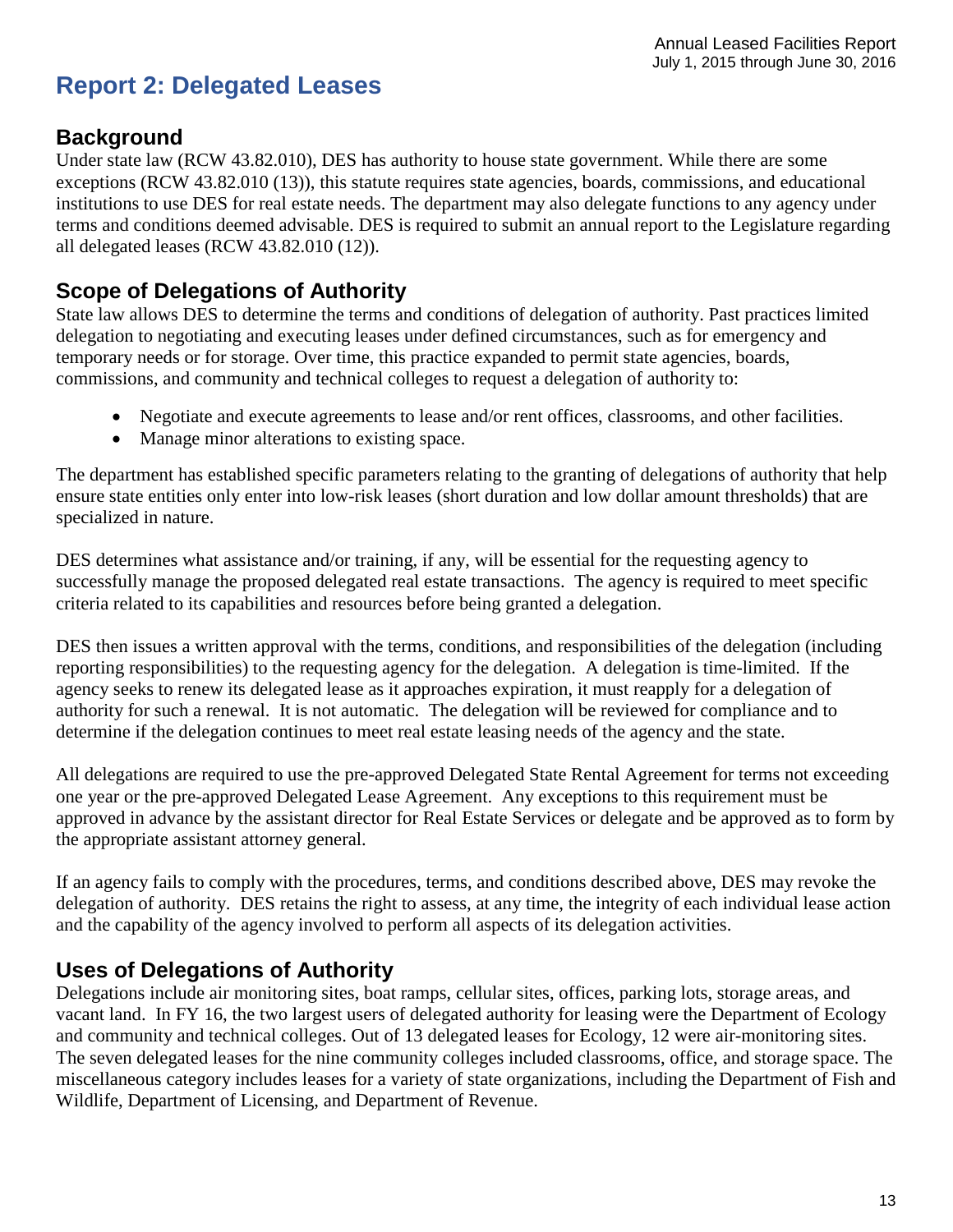#### **Leases Executed Under Delegations of Authority in FY 16**

In FY 16, DES granted four delegations for new leases and 27 delegations for renewals of leases. These 31 leases represented annualized costs of over \$684,000. The FY 16 activities represent a continued decline in the number of delegations issued since a high of 189 in FY 07.

#### <span id="page-13-0"></span>**Figure 10: Delegations of Authority**

|                    | # of Delegated |                    | Annualized  |                                                                                     |
|--------------------|----------------|--------------------|-------------|-------------------------------------------------------------------------------------|
| <b>Fiscal Year</b> | Leases         | <b>Square Feet</b> | Lease Cost  |                                                                                     |
| 2007               | 189            | 391,092            | \$7,530,035 |                                                                                     |
| 2008               | 159            | 92,475             | \$815,783   |                                                                                     |
| 2009               | 123            | 67,185             | \$880,346   |                                                                                     |
| 2010               | 89             | 95,616             | \$1,342,140 |                                                                                     |
| 2011               | 58             | 100,610            | \$1,021,844 |                                                                                     |
| 2012               | 64             | 95,233             | \$1,855,548 |                                                                                     |
| 2013               | 54             | 66,469             | \$1,048,295 |                                                                                     |
| 2014               | 61             | 45,567             | \$935,626   |                                                                                     |
| 2015               | 77             | 118,015            | \$1,141,879 |                                                                                     |
| 2016               | 31             | 73,656             | \$684,009   | 2014<br>2008<br>2015<br>2016<br>2009<br>2010<br>2012<br><b>2007</b><br>2013<br>2011 |

#### <span id="page-13-1"></span>**Figure 11: Number of Delegated Leases by Agency in FY 16** *(% of Total Delegated Leases)*

|    |                         | # of Delegated | % of Total              |  |
|----|-------------------------|----------------|-------------------------|--|
|    | Agency                  | Leases         | <b>Delegated Leases</b> |  |
| 1. | Dept of Ecology         | 13             | 41.94%                  |  |
| 2. | Colleges                | 7              | 22.58%                  |  |
| 3. | Washington State Patrol | 3              | 9.68%                   |  |
| 4. | Dept of Corrections     | 2              | 6.45%                   |  |
| 5. | Dept of Transportation  | 2              | 6.45%                   |  |
| 6. | <b>Others</b>           | 4              | 12.90%                  |  |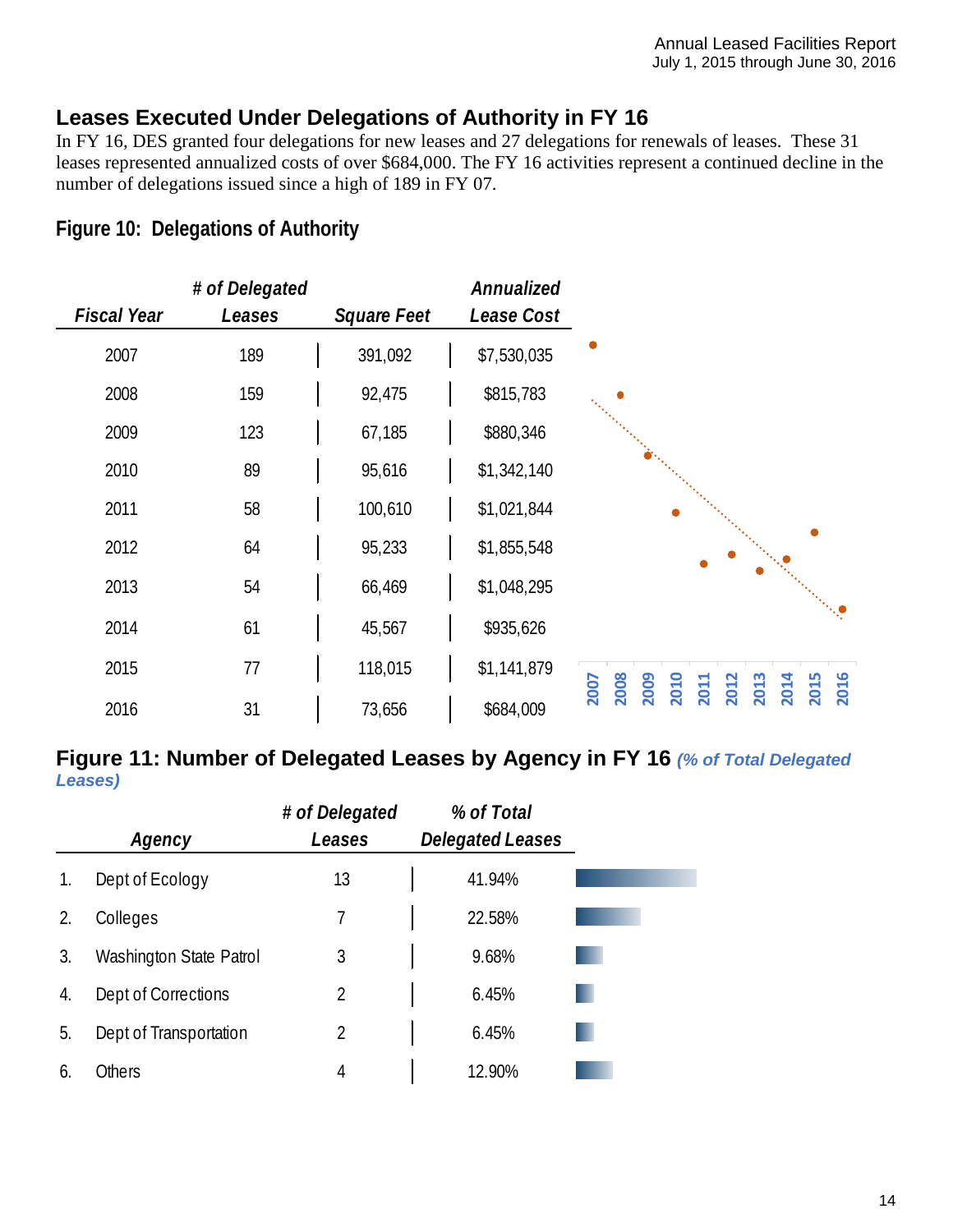#### <span id="page-14-0"></span>**Figure 12: Number of Delegated Leases by Type of Use in FY 16** *(% of Total Leases)*

|    |                      |             | % of Total |
|----|----------------------|-------------|------------|
|    | Type of Use          | # of Leases | Leases     |
| 1. | Air Monitoring       | 12          | 40.00%     |
| 2. | Office               | 7           | 23.33%     |
| 3. | Warehouse / Storage  | 4           | 13.33%     |
| 4. | Classroom            | 2           | 6.67%      |
| 5. | Land / Parking       | 2           | 6.67%      |
| 6. | Residential          | 1           | 3.33%      |
| 7. | <b>Miscellaneous</b> | 2           | 6.67%      |

# <span id="page-14-1"></span>**Figure 13: Duration of Delegated Leases**

| <b>Fiscal Year</b> | $% < 2$ Years | % 2-5 Years | $% > 5$ Years |                                                                     |
|--------------------|---------------|-------------|---------------|---------------------------------------------------------------------|
| 2009               | 79.50%        | 20.50%      | 0.00%         |                                                                     |
| 2010               | 83.00%        | 17.00%      | 0.00%         |                                                                     |
| 2011               | 90.00%        | 10.00%      | 0.00%         |                                                                     |
| 2012               | 89.00%        | 11.00%      | 0.00%         |                                                                     |
| 2013               | 75.00%        | 25.00%      | 0.00%         |                                                                     |
| 2015               | 76.00%        | 21.30%      | 1.30%         | 2009<br>2012<br>2013<br>2015<br>2016<br>2010<br>2011                |
| 2016               | 61.00%        | 39.00%      | 0.00%         | $\bullet$ 2 - 5 Years<br>$\bullet$ < 2 Years<br>$\bullet$ > 5 Years |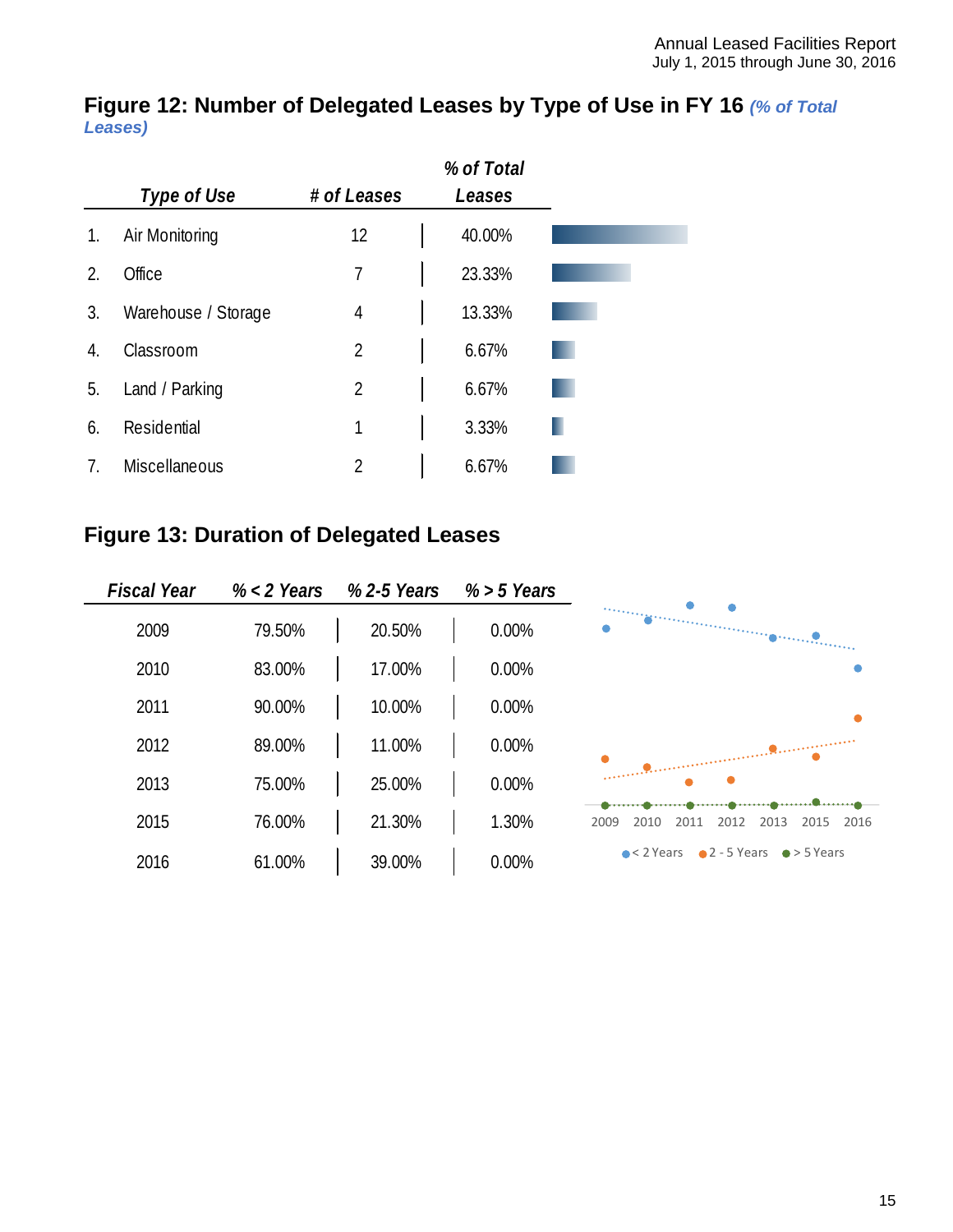# <span id="page-15-0"></span>**Report 3: Exemptions to Facility Efficiency Standards Background**

<span id="page-15-1"></span>Under state law (RCW 43.82.010), DES has authority to determine the location, size, and design of real estate or improvements to real estate for state agencies. Under state law, the department is required to:

- Adopt, with OFM approval, facility efficiency standards [\(RCW 43.82.010](http://apps.leg.wa.gov/rcw/default.aspx?cite=43.82.010) (2)).
- Grant specific exemptions to the standards [\(RCW 43.82.010](http://apps.leg.wa.gov/rcw/default.aspx?cite=43.82.010) (2)).
- Conduct space utilization studies to maximize utilization of space and to establish standards for use of space by state agencies [\(RCW 43.82.010](http://apps.leg.wa.gov/rcw/default.aspx?cite=43.82.010) (9)).
- Provide an annual report of exemptions to facility efficiency standards (RCW 43.82.010 (2)).

# <span id="page-15-2"></span>**Scope**

Facility efficiency standards are workspace standards intended to promote space efficiency, consistency, and cost savings. State law [\(RCW 43.82.010\)](http://apps.leg.wa.gov/rcw/default.aspx?cite=43.82.010) identifies design, location, size, and space as important facility efficiency factors. This report focuses on space allocation standards.

## <span id="page-15-3"></span>**Space Allocation Standards**

The Space Allocation Standards policy was last revised and updated in 2009 and establishes a standard of 215 rentable square feet per person for the allocation of office space, as well as a ratio of 10 percent enclosed offices to 90 percent open workspaces (cubicles for example). This policy includes an exemption process, whereby if an agency is not meeting the standards, the agency can request an exemption from DES with an explanation as to why the agency cannot meet the standards or why the standards should not be applied.

# <span id="page-15-4"></span>**FY 16 Exemptions to Facility Efficiency Standards**

In accordance with [RCW 43.82.035,](http://apps.leg.wa.gov/rcw/default.aspx?cite=43.82.035) OFM has established a modified predesign process for any agency requests to acquire, expand, or relocate a state facility. OFM reviews and approves the total costs and total square feet of each project, taking into account the agency's business, operations and facility's needs, including the number of people projected to occupy the space. Based on OFM's approval, the project is transmitted to DES to implement. In the past, DES accepted OFM's approval as being an approval for an agency to not meet the standards. In most cases, then there were no exemptions issued.

In FY 16, DES began to apply the Space Allocation Standards with more rigor, transparency, and accountability to applications for new space to ensure the state is making the most effective use of limited resources. The approved Modified Predesigns were reviewed to ascertain if they were consistent with the Standards as well as agency programming when a site was chosen. The result was that DES assisted a number of agencies to either reduce the square foot per employee or the number of enclosed private offices. In some cases, agencies were required to provide information describing why they could not meet the standards.

## <span id="page-15-5"></span>**Changes to Space Standards and Space Management Practices**

In 2015, the Legislature directed OFM to conduct space use studies and make recommendations on the state's space standards, including alternative workplace strategies. Based on this report, DES and OFM worked together to draft OFM agency request legislation for the 2017-19 legislative session to update [RCW 43.82.010.](http://apps.leg.wa.gov/rcw/default.aspx?cite=43.82.010)<sup>[8](#page-15-6)</sup> The report recognizes redundancy in the roles and responsibilities of DES and OFM and identifies opportunities to improve the efficiency of overseeing space use policies by consolidating this function within OFM.

<span id="page-15-6"></span> <sup>8</sup> *[Building a Modern Work Environment: Washington Space Use and Standards Space](http://www.ofm.wa.gov/initiatives/workplacestrategies/documents/WPStrategy_SpaceUseStudyReportJuly2016.pdf) Use Recommendations Report, July 2016.*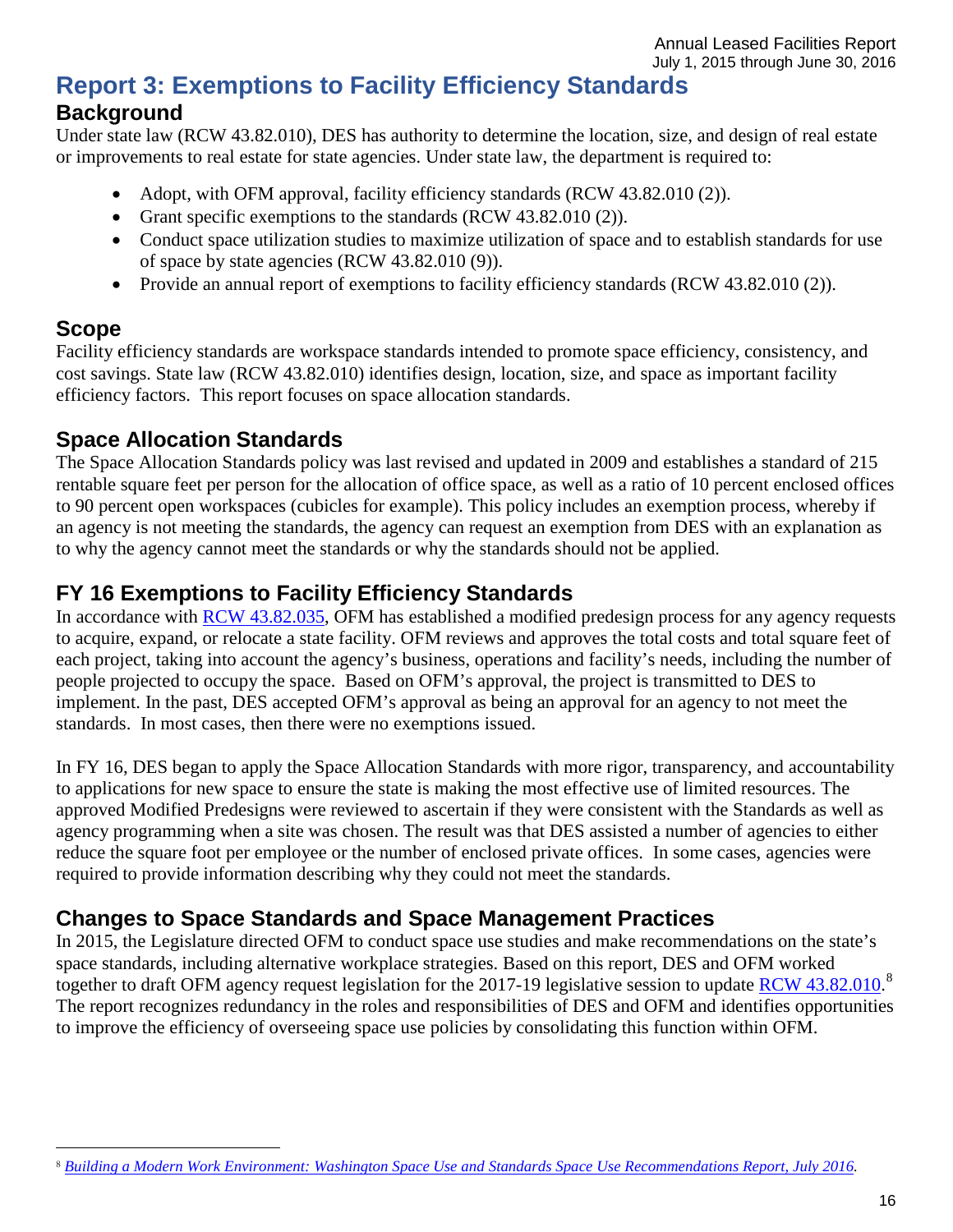# <span id="page-16-0"></span>**Figure 14: Agencies Seeking Exemptions to Space Allocation Standards in FY 16**

|    | Agency                                     | Date of<br>Request | City        | <b>Request Type</b>                                                  | <b>Result</b> | Date of<br>Response |
|----|--------------------------------------------|--------------------|-------------|----------------------------------------------------------------------|---------------|---------------------|
| 1. | Dept of Social &<br><b>Health Services</b> | 10/16/2015         | Walla Walla | Square Feet / Person Ratio                                           | Approved      | 1/28/2016           |
| 2. | Dept of Social &<br><b>Health Services</b> | 11/17/2015         | Lynnwood    | Square Feet / Person Ratio<br>Private Offices / Open Workspace Ratio | Approved      | 1/20/2016           |
| 3. | Dept of Corrections                        | 12/18/2015         | Wenatchee   | Private Offices / Open Workspace Ratio                               | Approved      | 1/11/2016           |
| 4. | Dept of Corrections                        | 1/16/2016          | Yakima      | Square Feet / Person Ratio<br>Private Offices / Open Workspace Ratio | Approved      | 1/25/2016           |
| 5. | Dept of Social &<br><b>Health Services</b> | 2/26/2016          | Puyallup    | Private Offices / Open Workspace Ratio                               | Approved      | 3/3/2016            |
| 6. | Dept of Corrections                        | 3/25/2016          | Puyallup    | Square Feet / Person Ratio<br>Private Offices / Open Workspace Ratio | Approved      | 4/12/2016           |
| 7. | Dept of Licensing                          | 4/20/2016          | Kelso       | Square Feet / Person Ratio<br>Private Offices / Open Workspace Ratio | Approved      | 5/23/2016           |
| 8. | Dept of Corrections                        | 5/24/2016          | Colville    | Square Feet / Person Ratio<br>Private Offices / Open Workspace Ratio | Approved      | 5/26/2016           |
| 9. | Dept of Corrections                        | 5/24/2016          | Clarkston   | Square Feet / Person Ratio<br>Private Offices / Open Workspace Ratio | Approved      | 5/26/2016           |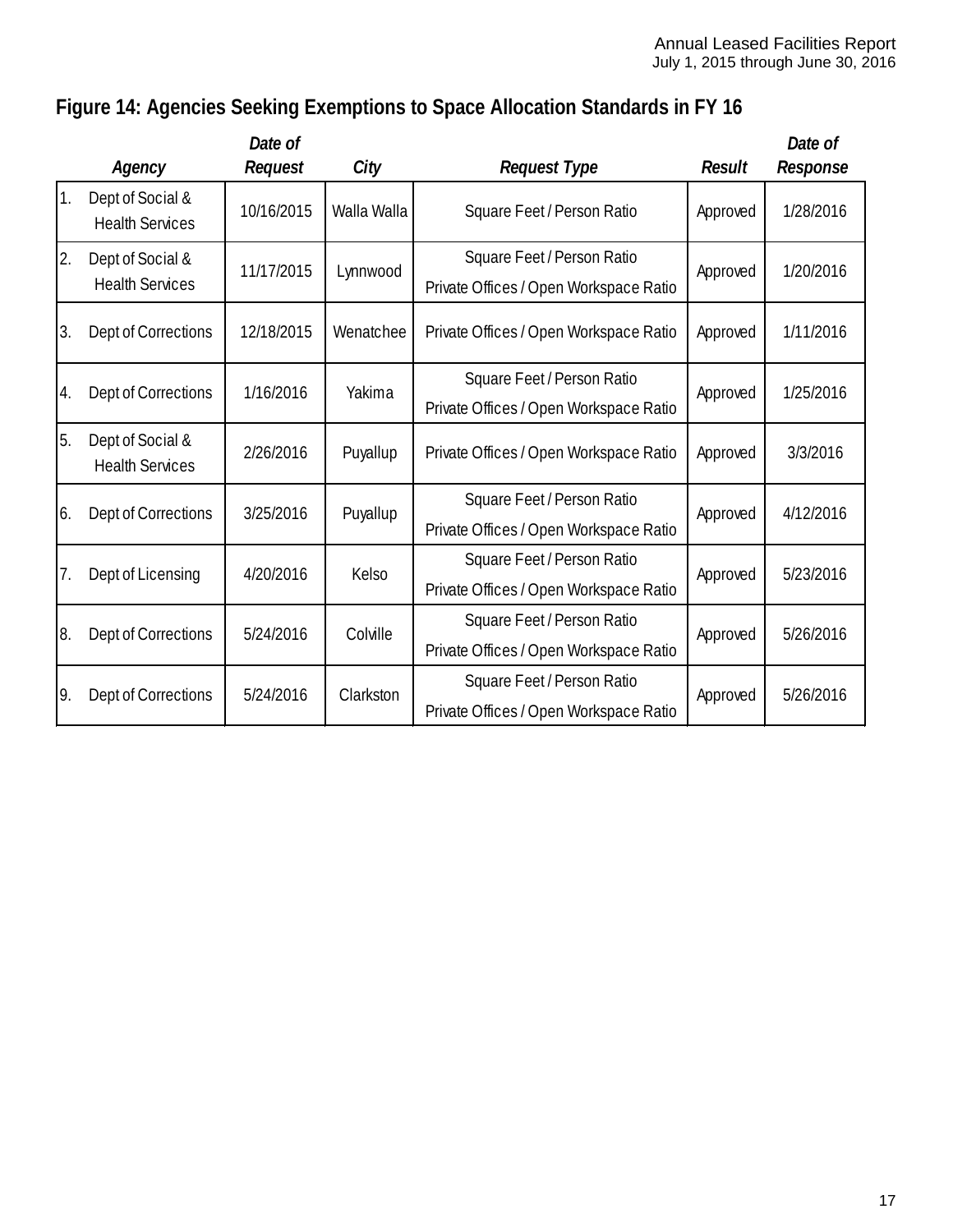# **Appendix A: Lease Transactions Related to Privately Owned Facilities in FY 16**

# **Extensions:**

| Agency                        | City      | <b>Start</b><br>Date | Stop<br>Date | <b>Uses</b>              | Square<br>Feet | <b>Monthly Rent</b> | <b>Net Effective</b><br><b>Annual Base</b><br>Rent | <b>Net</b><br>Effective<br>Annual<br>Base<br>Rent/SF | White-<br>stone<br>Estimate<br>of Opex | <b>Full Service</b><br><b>Net</b><br>Effective<br>Rent/SF/<br>Year | Lease<br>Kind |
|-------------------------------|-----------|----------------------|--------------|--------------------------|----------------|---------------------|----------------------------------------------------|------------------------------------------------------|----------------------------------------|--------------------------------------------------------------------|---------------|
| Corrections, Dept. of         | Olympia   | 4/1/2016             | 3/31/2018    | Office                   | 3,982          | \$5,607.98          | \$67,295.76                                        | \$16.90                                              | \$2.71                                 | \$19.61                                                            | Extension     |
| Employment Security, Dept. of | Wenatchee | 7/1/2015             | 9/30/2015    | Office                   | 10,800         | \$18,708.75         | \$224,505.00                                       | \$20.79                                              | \$2.17                                 | \$22.96                                                            | Extension     |
| Employment Security, Dept. of | Vancouver | 10/1/2015            | 10/31/2015   | Office                   | 19,830         | \$39,157.89         | \$469,894.68                                       | \$23.70                                              | \$2.36                                 | \$26.06                                                            | Extension     |
| Fish & Wildlife, Dept. of     | Kelso     | 3/1/2016             | 8/31/2016    | Office                   | 1,275          | \$950.00            | \$11,400.00                                        | \$8.94                                               | \$2.17                                 | \$11.11                                                            | Extension     |
| Fish & Wildlife, Dept. of     | Vancouver | 11/01/2015           | 10/31/2017   | Office                   | 25,782         | \$38,673.00         | \$464,076.00                                       | \$18.00                                              | \$3.28                                 | \$21.28                                                            | Extension     |
| Governor, Office of           | Seattle   | 7/1/2015             | 6/30/2017    | Office                   | 1.993          | \$4,318.17          | \$51,818.04                                        | \$26.00                                              | \$0.00                                 | \$26.00                                                            | Extension     |
| Health, Dept. of              | Richland  | 5/1/2016             | 8/31/2016    | Office                   | 4,709          | \$7,310.72          | \$87,728.64                                        | \$18.63                                              | \$1.15                                 | \$19.78                                                            | Extension     |
|                               |           |                      |              | <b>Total Extensions:</b> | 68,371         | \$114,726.51        | \$1,376,718.12                                     |                                                      |                                        |                                                                    |               |

#### <span id="page-17-0"></span>**New Space:**

| Agency                                  | City         | <b>Start</b><br>Date | Stop<br>Date | <b>Uses</b> | Square<br>Feet | <b>Monthly Rent</b> | <b>Net Effective</b><br><b>Annual Base</b><br>Rent | <b>Net</b><br>Effective<br>Annua<br>Base<br>Rent/SF | White-<br>stone<br>Estimate<br>of Opex | <b>Full Service</b><br><b>Net</b><br>Effective<br>Rent/SF/<br>Year | Lease<br>Kind |
|-----------------------------------------|--------------|----------------------|--------------|-------------|----------------|---------------------|----------------------------------------------------|-----------------------------------------------------|----------------------------------------|--------------------------------------------------------------------|---------------|
| Agriculture, Dept. of                   | Chehalis     | 9/1/2015             | 12/31/2016   | Office      | 200            | \$183.33            | \$2,199.96                                         | \$11.00                                             | \$0.00                                 | \$11.00                                                            | New           |
| Community & Technical Colleges Board    | Olympia      | 1/1/2016             | 12/30/2016   | Office      | 12,116         | \$19,183.67         | \$250,204.04                                       | \$19.00                                             | \$2.71                                 | \$21.71                                                            | New           |
| <b>Consolidated Technology Services</b> | Seattle      | 10/01/2015           | 9/30/2016    | Office      | 666            | \$1,369.74          | \$16,436.88                                        | \$24.68                                             | \$0.00                                 | \$24.68                                                            | New           |
| Corrections, Dept. of                   | Auburn       | 09/01/2015           | 8/31/2025    | Office      | 5,667          | \$9,435.56          | \$113,226.72                                       | \$19.98                                             | \$3.53                                 | \$23.51                                                            | New           |
| Corrections, Dept. of                   | Tumwater     | 3/18/2016            | 3/17/2017    | Parking     | $\Omega$       | \$4,000.00          | \$98,000.00                                        | N/A                                                 | \$0.00                                 | N/A                                                                | <b>New</b>    |
| Early Learning, Dept. of                | Everett      | 2/1/2016             | 1/31/2021    | Office      | 2,831          | \$5,662.00          | \$67,944.00                                        | \$24.00                                             | \$0.00                                 | \$24.00                                                            | <b>New</b>    |
| Early Learning, Dept. of                | Olympia      | 4/1/2016             | 3/31/2021    | Office      | 5,574          | \$7,315.88          | \$87,790.56                                        | \$15.75                                             | \$1.53                                 | \$17.28                                                            | <b>New</b>    |
| Early Learning, Dept. of                | Port Angeles | 8/1/2015             | 7/31/2020    | Office      | 502            | \$907.92            | \$10,895.04                                        | \$21.70                                             | \$2.51                                 | \$24.21                                                            | New           |
| Early Learning, Dept. of                | Silverdale   | 6/1/2016             | 5/31/2017    | Office      | 282            | \$528.83            | \$6,345.96                                         | \$22.50                                             | \$0.00                                 | \$22.50                                                            | New           |
| Ecology, Dept. of                       | Union Gap    | 7/1/2015             | 6/30/2025    | Office/Lab  | 41,200         | \$61,285.00         | \$723,163.00                                       | \$17.55                                             | \$2.51                                 | \$20.06                                                            | New           |
| Employment Security, Dept. of           | E. Wenatchee | 10/01/2015           | 9/30/2020    | Office      | 8,211          | \$13,685.00         | \$164,220.00                                       | \$20.00                                             | \$2.51                                 | \$22.51                                                            | New           |
| Employment Security, Dept. of           | Lynnwood     | 4/1/2016             | 3/31/2021    | Office      | 3,982          | \$7,350.11          | \$88,201.32                                        | \$22.15                                             | \$2.17                                 | \$24.32                                                            | <b>New</b>    |
| Employment Security, Dept. of           | Vancouver    | 11/01/2015           | 10/31/2020   | Office      | 13,638         | \$22,161.75         | \$265,941.00                                       | \$19.50                                             | \$0.00                                 | \$19.50                                                            | <b>New</b>    |
| Financial Management, Office of         | Olympia      | 1/1/2016             | 12/31/2020   | Office      | 21,000         | \$28,000.00         | \$336,000.00                                       | \$16.00                                             | \$1.53                                 | \$17.53                                                            | New           |
| <b>Health Care Authority</b>            | Olympia      | 8/1/2015             | 7/31/2020    | Office      | 7,235          | \$11,304.69         | \$135,656.28                                       | \$18.75                                             | \$2.71                                 | \$21.46                                                            | New           |
| Health, Dept. of                        | Tumwater     | 3/1/2016             | 2/28/2021    | Office      | 93,509         | \$167,536.95        | \$2,010,443.40                                     | \$21.50                                             | \$2.71                                 | \$24.21                                                            | <b>New</b>    |
| Licensing, Dept. of                     | Kent         | 1/1/2016             | 12/31/2020   | Office      | 4,780          | \$8,564.17          | \$102,770.04                                       | \$21.50                                             | \$0.00                                 | \$21.50                                                            | New           |
| Liquor & Cannabis Board                 | Lacey        | 1/1/2016             | 12/31/2019   | Office      | 2,142          | \$3,370.00          | \$40,440.00                                        | \$18.88                                             | \$0.00                                 | \$18.88                                                            | New           |
| Liquor & Cannabis Board                 | Yakima       | 4/1/2016             | 12/31/2017   | Office      | 1,444          | \$2,045.95          | \$24,551.40                                        | \$17.00                                             | \$0.00                                 | \$17.00                                                            | <b>New</b>    |
| Social & Health Services, Dept. of      | Colville     | 4/1/2016             | 2/29/2020    | Office      | 172            | \$267.17            | \$3,206.04                                         | \$18.64                                             | \$0.00                                 | \$18.64                                                            | <b>New</b>    |
| Social & Health Services, Dept. of      | Lakewood     | 09/01/2015           | 8/31/2025    | Office      | 21,504         | \$40,230.40         | \$450,582.18                                       | \$20.95                                             | \$2.69                                 | \$23.64                                                            | New           |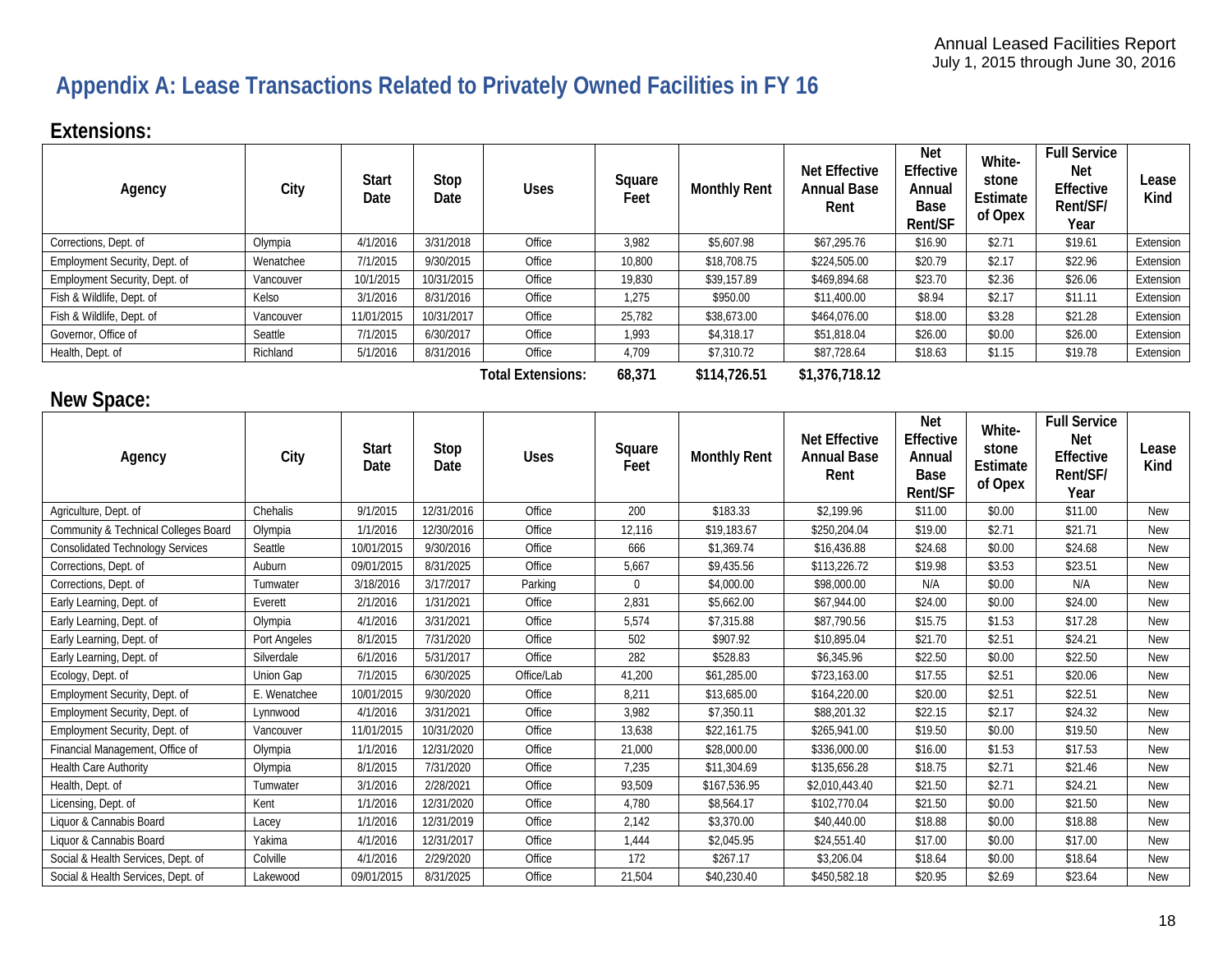July 1, 2015 through June 30, 2016

| Agency                                | City        | <b>Start</b><br>Date | Stop<br>Date | <b>Uses</b> | Square<br>Feet | <b>Monthly Rent</b> | <b>Net Effective</b><br><b>Annual Base</b><br>Rent | <b>Net</b><br><b>Effective</b><br>Annual<br>Base<br>Rent/SF | White-<br>stone<br>Estimate<br>of Opex | <b>Full Service</b><br><b>Net</b><br>Effective<br>Rent/SF/<br>Year | Lease<br>Kind |
|---------------------------------------|-------------|----------------------|--------------|-------------|----------------|---------------------|----------------------------------------------------|-------------------------------------------------------------|----------------------------------------|--------------------------------------------------------------------|---------------|
| Social & Health Services, Dept. of    | Lynnwood    | 5/1/2016             | 4/30/2021    | Office      | 13,177         | \$23,180.54         | \$250,351.03                                       | \$19.00                                                     | \$2.51                                 | \$21.51                                                            | <b>New</b>    |
| Social & Health Services, Dept. of    | Moses Lake  | 08/01/2015           | 7/31/2025    | Office      | 32,800         | \$44,799.33         | \$537,591.96                                       | \$16.39                                                     | \$2.51                                 | \$18.90                                                            | <b>New</b>    |
| Social & Health Services, Dept. of    | Seattle     | 5/1/2016             | 4/30/2026    | Office      | 6,638          | \$14,869.12         | \$214,059.60                                       | \$32.25                                                     | \$0.00                                 | \$32.25                                                            | <b>New</b>    |
| Social & Health Services, Dept. of    | Tumwater    | 6/1/2016             | 5/31/2021    | Office      | 5,191          | \$8,110.94          | \$97,334.28                                        | \$18.75                                                     | \$2.71                                 | \$21.46                                                            | <b>New</b>    |
| Social & Health Services, Dept. of    | Vancouver   | 3/10/2016            | 7/31/2018    | Office      | 7,817          | \$8,783.72          | \$86,139.47                                        | \$11.02                                                     | \$3.28                                 | \$14.30                                                            | <b>New</b>    |
| Social & Health Services, Dept. of    | Walla Walla | 6/1/2016             | 5/31/2026    | Office      | 8,144          | \$12,860.73         | \$154,328.76                                       | \$18.95                                                     | \$2.51                                 | \$21.46                                                            | <b>New</b>    |
| Social & Health Services, Dept. of    | Walla Walla | 2/16/2016            | 1/31/2021    | Office      | 631            | \$368.08            | \$4,416.96                                         | \$7.00                                                      | \$0.00                                 | \$7.00                                                             | <b>New</b>    |
| Social & Health Services, Dept. of    | Olympia     | 10/1/2015            | 9/30:2016    | Warehouse   | 20,000         | \$8,400.00          | \$100,800.00                                       | \$5.04                                                      | \$0.00                                 | \$5.04                                                             | <b>New</b>    |
| Social & Health Services, Dept. of    | Walla Walla | 2/16/2016            | 1/31/2021    | Office      | 631            | \$368.08            | \$4,416.96                                         | \$7.00                                                      | \$0.00                                 | \$7.00                                                             | <b>New</b>    |
| Social & Health Services, Dept. of    | Olympia     | 10/1/2015            | 9/30;2016    | Warehouse   | 20,000         | \$8,400.00          | \$100,800.00                                       | \$5.04                                                      | \$0.00                                 | \$5.04                                                             | <b>New</b>    |
| Utilities & Transportation Commission | Seattle     | 2/1/2016             | 7/31/2018    | Office      | 1,205          | \$2,309.58          | \$27,714.96                                        | \$23.00                                                     | \$0.00                                 | \$23.00                                                            | <b>New</b>    |
| Veterans Affairs, Dept of             | Seattle     | 10/1/2015            | 9/30/2020    | Office      | 3,378          | \$6,615.25          | \$79,383.00                                        | \$23.50                                                     | \$0.09                                 | \$23.59                                                            | <b>New</b>    |
| Workforce Development Council (PVT)   | Vancouver   | 11/01/2015           | 10/31/2020   | Office      | 4,005          | \$6,503.18          | \$78,038.16                                        | \$19.49                                                     | \$0.00                                 | \$19.49                                                            | <b>New</b>    |

**Total New Space: 349,641 \$551,188.59 \$6,628,376.00**

# **Renewals:**

| Agency                        | City         | <b>Start</b><br>Date | Stop<br>Date | <b>Uses</b>   | Square<br>Feet | <b>Monthly Rent</b> | <b>Net Effective</b><br><b>Annual Base</b><br>Rent | <b>Net</b><br>Effective<br>Annual<br>Base<br>Rent/SF | White-<br>stone<br>Estimate<br>of Opex | <b>Full Service</b><br><b>Net</b><br>Effective<br>Rent/SF/<br>Year | Lease<br>Kind |
|-------------------------------|--------------|----------------------|--------------|---------------|----------------|---------------------|----------------------------------------------------|------------------------------------------------------|----------------------------------------|--------------------------------------------------------------------|---------------|
| Attorney General, Office of   | Yakima       | 8/1/2015             | 7/31/2020    | Office        | 5,870          | \$8,315.83          | \$99,789.96                                        | \$17.00                                              | \$2.20                                 | \$19.20                                                            | Renewal       |
| Agriculture, Dept. of         | Chelan       | 8/1/2015             | 7/31/2020    | Office        | 960            | \$1,009.65          | \$12,115.80                                        | \$12.62                                              | \$1.05                                 | \$13.67                                                            | Renewal       |
| Agriculture, Dept. of         | Moses Lake   | 7/1/2015             | 6/30/2020    | Office        | 992            | \$1,225.00          | \$14,700.00                                        | \$14.82                                              | \$2.51                                 | \$17.33                                                            | Renewal       |
| Agriculture, Dept. of         | Tumwater     | 8/1/2015             | 7/31/2020    | Office/Lab    | 3,452          | \$3,304.00          | \$39,648.00                                        | \$11.49                                              | \$2.34                                 | \$13.83                                                            | Renewal       |
| Agriculture, Dept. of         | Spokane      | 6/1/2016             | 5/31/2021    | Office        | 3,026          | \$2,519.82          | \$30,237.84                                        | \$9.99                                               | \$2.34                                 | \$12.33                                                            | Renewal       |
| Attorney General, Office of   | Kent         | 5/1/2016             | 4/30/2021    | Office        | 190            | \$227.52            | \$2,730.24                                         | \$14.37                                              | \$0.00                                 | \$14.37                                                            | Renewal       |
| Attorney General, Office of   | Olympia      | 8/1/2015             | 7/31/2020    | Office        | 54,744         | \$51,872.00         | \$871,680.00                                       | \$15.92                                              | \$2.71                                 | \$18.63                                                            | Renewal       |
| Clover Park Technical College | Lakewood     | 7/1/2015             | 6/30/2020    | Miscellaneous | $\mathbf{0}$   | \$1,330.46          | \$20,095.56                                        | N/A                                                  | \$0.00                                 | N/A                                                                | Renewal       |
| Commerce, Dept. of            | Olympia      | 3/1/2016             | 2/28/2021    | Office        | 3,687          | \$4,608.75          | \$55,305.00                                        | \$15.00                                              | \$0.00                                 | \$15.00                                                            | Renewal       |
| Corrections, Dept. of         | Ellensburg   | 12/01/2015           | 11/30/2020   | Office        | 1,728          | \$1,550.00          | \$18,600.00                                        | \$10.76                                              | \$2.51                                 | \$13.27                                                            | Renewal       |
| Corrections, Dept. of         | Everett      | 6/1/2016             | 5/31/2021    | Office        | 9,786          | \$17,941.00         | \$215,292.00                                       | \$22.00                                              | \$0.00                                 | \$22.00                                                            | Renewal       |
| Corrections, Dept. of         | Everett      | 10/01/2015           | 9/30/2020    | Office        | 12,355         | \$19,047.29         | \$228,567.48                                       | \$18.50                                              | \$2.17                                 | \$20.67                                                            | Renewal       |
| Corrections, Dept. of         | Longview     | 7/1/2015             | 6/30/2020    | Office        | 5,423          | \$9,490.25          | \$113,883.00                                       | \$17.63                                              | \$2.17                                 | \$19.80                                                            | Renewal       |
| Corrections, Dept. of         | Marysville   | 5/1/2016             | 4/30/2019    | Office        | 4,214          | \$6,663.39          | \$79,960.68                                        | \$18.98                                              | \$2.17                                 | \$21.15                                                            | Renewal       |
| Corrections, Dept. of         | Port Angeles | 10/01/2015           | 9/30/2020    | Office        | 3,402          | \$3,730.86          | \$44,770.32                                        | \$13.16                                              | \$2.17                                 | \$15.33                                                            | Renewal       |
| Corrections, Dept. of         | Port Orchard | 4/1/2016             | 3/31/2021    | Office        | 5,282          | \$8,803.22          | \$105,638.64                                       | \$20.00                                              | \$1.18                                 | \$21.18                                                            | Renewal       |
| Corrections, Dept. of         | Port Orchard | 11/01/2015           | 10/31/2017   | Office        | 100            | \$130.42            | \$1,565.04                                         | \$15.65                                              | \$0.00                                 | \$15.65                                                            | Renewal       |
| Corrections, Dept. of         | Raymond      | 1/1/2016             | 12/31/2020   | Office        | 1,843          | \$1,500.00          | \$18,000.00                                        | \$9.77                                               | \$2.51                                 | \$12.28                                                            | Renewal       |
| Corrections, Dept. of         | Seattle      | 8/1/2015             | 7/31/2020    | Office        | 40,790         | \$104.948.67        | \$1.259.384.04                                     | \$30.87                                              | \$2.30                                 | \$33.17                                                            | Renewal       |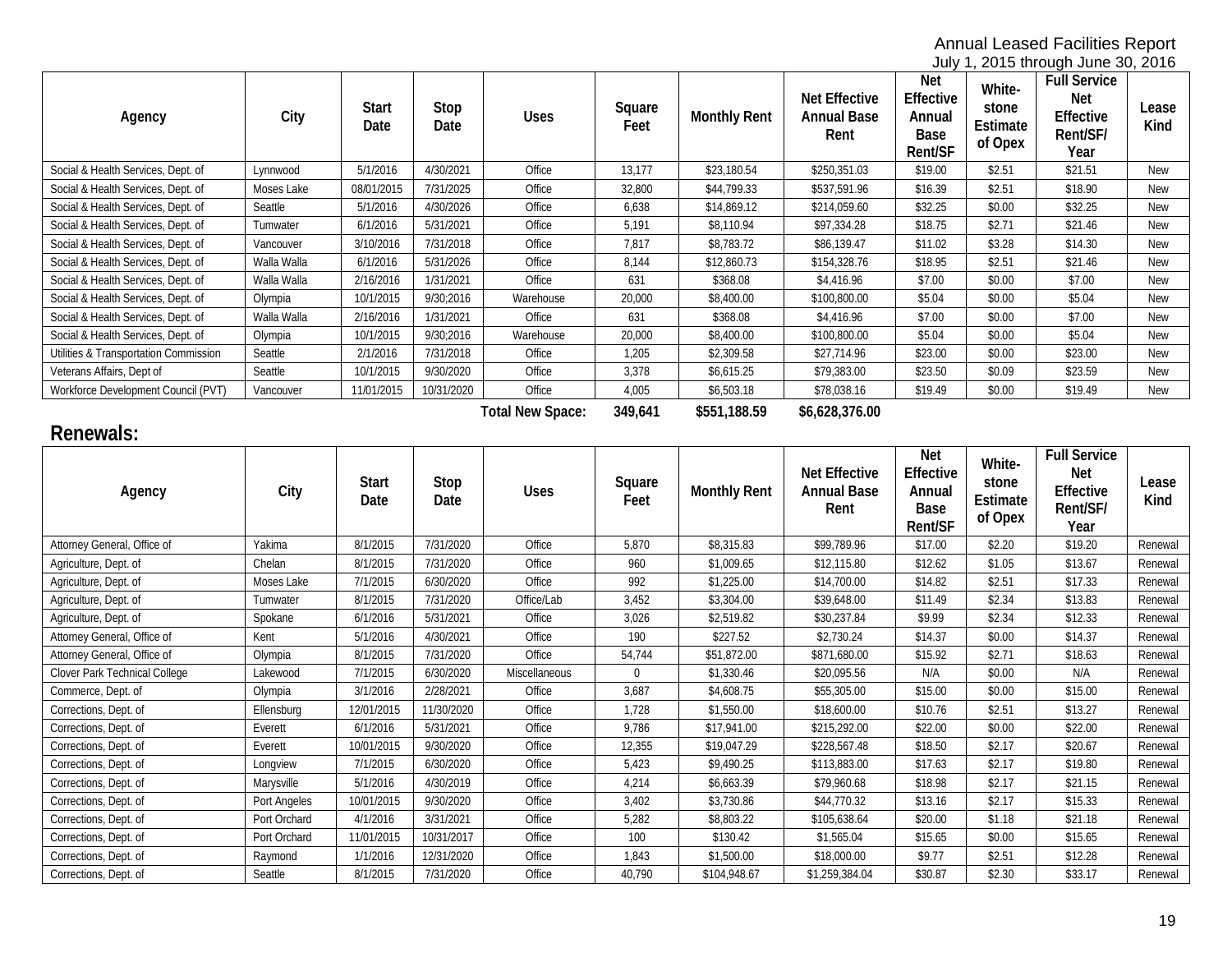July 1, 2015 through June 30, 2016

| Agency                                     | City         | <b>Start</b><br>Date | Stop<br>Date | <b>Uses</b>      | Square<br>Feet | <b>Monthly Rent</b> | <b>Net Effective</b><br><b>Annual Base</b><br>Rent | <b>Net</b><br>Effective<br>Annual<br>Base<br>Rent/SF | White-<br>stone<br>Estimate<br>of Opex | <b>Full Service</b><br><b>Net</b><br>Effective<br>Rent/SF/<br>Year | Lease<br>Kind |
|--------------------------------------------|--------------|----------------------|--------------|------------------|----------------|---------------------|----------------------------------------------------|------------------------------------------------------|----------------------------------------|--------------------------------------------------------------------|---------------|
| Corrections, Dept. of                      | Seattle      | 7/1/2015             | 6/30/2020    | Office           | 3,854          | \$6,914.72          | \$82,936.64                                        | \$21.53                                              | \$0.00                                 | \$21.53                                                            | Renewal       |
| Corrections, Dept. of                      | Shelton      | 4/1/2016             | 3/31/2021    | Office           | 3,806          | \$5,480.64          | \$65,767.60                                        | \$17.28                                              | \$2.51                                 | \$19.79                                                            | Renewal       |
| Corrections, Dept. of                      | Spokane      | 1/1/2016             | 12/31/2020   | Office           | 21,501         | \$19,980.82         | \$239,769.84                                       | \$11.15                                              | \$1.05                                 | \$12.20                                                            | Renewal       |
| Corrections, Dept. of                      | Spokane      | 12/1/2015            | 11/30/2020   | Office           | 15,786         | \$16,680.54         | \$200,166.48                                       | \$12.68                                              | \$2.21                                 | \$14.89                                                            | Renewal       |
| Corrections, Dept. of                      | Spokane      | 1/1/2016             | 12/31/2020   | Office           | 7,990          | \$11,652.08         | \$139,824.96                                       | \$17.50                                              | \$0.00                                 | \$17.50                                                            | Renewal       |
| Corrections, Dept. of                      | Tacoma       | 7/1/2015             | 6/30/2020    | Office           | 13,008         | \$22,500.00         | \$294,976.80                                       | \$22.68                                              | \$0.00                                 | \$22.68                                                            | Renewal       |
| Corrections, Dept. of                      | Yakima       | 1/1/2016             | 12/31/2020   | Office           | 6,150          | \$6,472.88          | \$77,674.56                                        | \$12.63                                              | \$2.45                                 | \$15.08                                                            | Renewal       |
| Corrections, Dept. of                      | Goldendale   | 5/1/2016             | 4/30/2017    | Office           | 1,398          | \$1,776.63          | \$21,319.56                                        | \$15.25                                              | \$2.27                                 | \$17.52                                                            | Renewal       |
| Corrections, Dept. of                      | Walla Walla  | 4/1/2016             | 3/31/2021    | Office/Classroom | 8,500          | \$11,659.16         | \$139,909.92                                       | \$16.46                                              | \$2.71                                 | \$19.17                                                            | Renewal       |
| County Road Administration Board           | Olympia      | 1/1/2016             | 12/31/2020   | Office           | 7,349          | \$9,798.67          | \$117,584.04                                       | \$16.00                                              | \$1.53                                 | \$17.53                                                            | Renewal       |
| Eastern Washington University              | Colville     | 7/1/2015             | 6/30/2020    | Office           | 6,097          | \$6,350.00          | \$76,200.00                                        | \$12.50                                              | \$1.16                                 | \$13.66                                                            | Renewal       |
| Ecology, Dept. of                          | Spokane      | 1/1/2016             | 12/31/2020   | Storage          | 2,328          | \$1,250.00          | \$15,000.00                                        | \$6.44                                               | \$0.39                                 | \$6.83                                                             | Renewal       |
| Employment Security, Dept. of              | Chehalis     | 11/01/2015           | 10/31/2018   | Office           | 5,892          | \$9,329.00          | \$111,948.00                                       | \$19.00                                              | \$0.00                                 | \$19.00                                                            | Renewal       |
| Employment Security, Dept. of              | Colville     | 8/1/2015             | 7/31/2020    | Office           | 3,447          | \$3,447.00          | \$41,364.00                                        | \$12.00                                              | \$2.51                                 | \$14.51                                                            | Renewal       |
| Employment Security, Dept. of              | Kelso        | 6/1/2016             | 5/31/2021    | Office           | 6,635          | \$12,468.27         | \$149,619.24                                       | \$22.55                                              | \$0.00                                 | \$22.55                                                            | Renewal       |
| Employment Security, Dept. of              | Kennewick    | 7/1/2015             | 6/30/2018    | Office           | 9,193          | \$11,039.26         | \$136,485.44                                       | \$14.85                                              | \$0.00                                 | \$14.85                                                            | Renewal       |
| Employment Security, Dept. of              | Long Beach   | 12/01/2015           | 11/30/2020   | Office           | 485            | \$849.39            | \$10,192.68                                        | \$21.02                                              | \$0.00                                 | \$21.02                                                            | Renewal       |
| Employment Security, Dept. of              | Omak         | 5/1/2016             | 4/30/2021    | Office           | 7,989          | \$11,817.06         | \$141,804.72                                       | \$17.75                                              | \$0.00                                 | \$17.75                                                            | Renewal       |
| Employment Security, Dept. of              | Port Angeles | 1/1/2016             | 12/31/2020   | Office           | 4,689          | \$6,423.93          | \$77,078.18                                        | \$16.44                                              | \$2.17                                 | \$18.61                                                            | Renewal       |
| Employment Security, Dept. of              | Port Hadlock | 10/01/2015           | 9/30/2017    | Office           | 778            | \$1,034.36          | \$12,412.32                                        | \$15.95                                              | \$0.00                                 | \$15.95                                                            | Renewal       |
| Employment Security, Dept. of              | Pullman      | 1/1/2016             | 23/31/2018   | Office           | 171            | \$650.00            | \$7,800.00                                         | \$45.61                                              | \$0.00                                 | \$45.61                                                            | Renewal       |
| Employment Security, Dept. of              | Tacoma       | 6/1/2016             | 5/31/2021    | Office           | 18,122         | \$27,787.00         | \$373,444.00                                       | \$18.40                                              | \$0.00                                 | \$18.40                                                            | Renewal       |
| Employment Security, Dept. of              | Tumwater     | 1/1/2016             | 12/31/2020   | Office           | 28,346         | \$44,881.17         | \$538,574.04                                       | \$19.00                                              | \$2.71                                 | \$21.71                                                            | Renewal       |
| Employment Security, Dept. of              | Bellingham   | 7/1/2015             | 6/30/2016    | Office           | 7,739          | \$15,496.35         | \$185,956.20                                       | \$24.03                                              | \$0.00                                 | \$24.03                                                            | Renewal       |
| Enterprise Services, Dept. of              | Olympia      | 4/1/2016             | 3/31/2021    | Miscellaneous    | 13,349         | \$15,307.00         | \$183,684.00                                       | \$13.76                                              | \$2.71                                 | \$16.47                                                            | Renewal       |
| Environment/Land Use Hearing Office        | Tumwater     | 9/1/2015             | 8/31/2020    | Office           | 5,653          | \$10,175.40         | \$122,104.80                                       | \$21.60                                              | \$0.00                                 | \$21.60                                                            | Renewal       |
| Evergreen State College, The               | Tacoma       | 12/1/2015            | 5/31/2016    | Office/Classroom | 32,649         | \$68,018.75         | \$816,225.00                                       | \$25.00                                              | \$2.69                                 | \$27.69                                                            | Renewal       |
| Financial Mgmt Office of                   | Olympia      | 11/1/2015            | 9/30/2020    | Office           | 2,000          | \$4,535.00          | \$54,420.00                                        | \$27.21                                              | \$0.00                                 | \$27.21                                                            | Renewal       |
| Green River Community College              | Auburn       | 7/1/2015             | 6/30/2017    | Classroom        | 4,738          | \$6,119.92          | \$73,439.04                                        | \$15.50                                              | \$0.99                                 | \$16.49                                                            | Renewal       |
| <b>Green River Community College</b>       | Enumclaw     | 3/1/2016             | 2/28/2021    | Classroom        | 11,518         | \$8,744.08          | \$104,928.96                                       | \$9.11                                               | \$2.69                                 | \$11.80                                                            | Renewal       |
| <b>Health Care Facilities Authority</b>    | Olympia      | 5/1/2016             | 4/30/2021    | Office           | 2,780          | \$3,690.00          | \$44,280.00                                        | \$15.93                                              | \$2.71                                 | \$18.64                                                            | Renewal       |
| Health, Dept. of                           | Tumwater     | 3/1/2016             | 2/28/2021    | Office           | 99,621         | \$178,487.62        | \$2,141,851.44                                     | \$21.50                                              | \$2.71                                 | \$24.21                                                            | Renewal       |
| Health, Dept. of                           | Tumwater     | 3/1/2016             | 2/28/2021    | Office           | 130,720        | \$234,206.67        | \$2,810,480.04                                     | \$21.50                                              | \$2.71                                 | \$24.21                                                            | Renewal       |
| Health, Dept. of                           | Tumwater     | 10/01/2015           | 9/30/2020    | Warehouse        | 7,632          | \$3,549.00          | \$42,588.00                                        | \$5.58                                               | \$0.39                                 | \$5.97                                                             | Renewal       |
| Health, Dept. of                           | Tumwater     | 8/1/2015             | 11/30/2016   | Warehouse        | 4,000          | \$1,600.00          | \$19,200.00                                        | \$4.80                                               | \$2.18                                 | \$6.98                                                             | Renewal       |
| <b>Higher Education Coordinating Board</b> | Olympia      | 9/1/2015             | 8/31/2020    | Office           | 15,300         | \$23,460.00         | \$281,520.00                                       | \$18.40                                              | \$2.71                                 | \$21.11                                                            | Renewal       |
| Higher Education Coordinating Board        | Olympia      | 9/1/2015             | 8/31/2020    | Office           | 12,376         | \$18,976.53         | \$227,718.36                                       | \$18.40                                              | \$2.71                                 | \$21.11                                                            | Renewal       |
| <b>Highline Community College</b>          | Kent         | 10/01/2015           | 9/30/2020    | Classroom        | 33,832         | \$67,664.00         | \$811,968.00                                       | \$24.00                                              | \$3.53                                 | \$27.53                                                            | Renewal       |
| <b>Highline Community College</b>          | Des Moines   | 9/1/2015             | 8/31/2020    | Miscellaneous    | 14,330         | \$26,694.89         | \$320,338.68                                       | \$22.35                                              | \$3.53                                 | \$25.88                                                            | Renewal       |
| Human Rights Commission                    | Olympia      | 4/1/2016             | 3/31/2021    | Office           | 6,719          | \$9,378.60          | \$112,543.20                                       | \$16.75                                              | \$0.00                                 | \$16.75                                                            | Renewal       |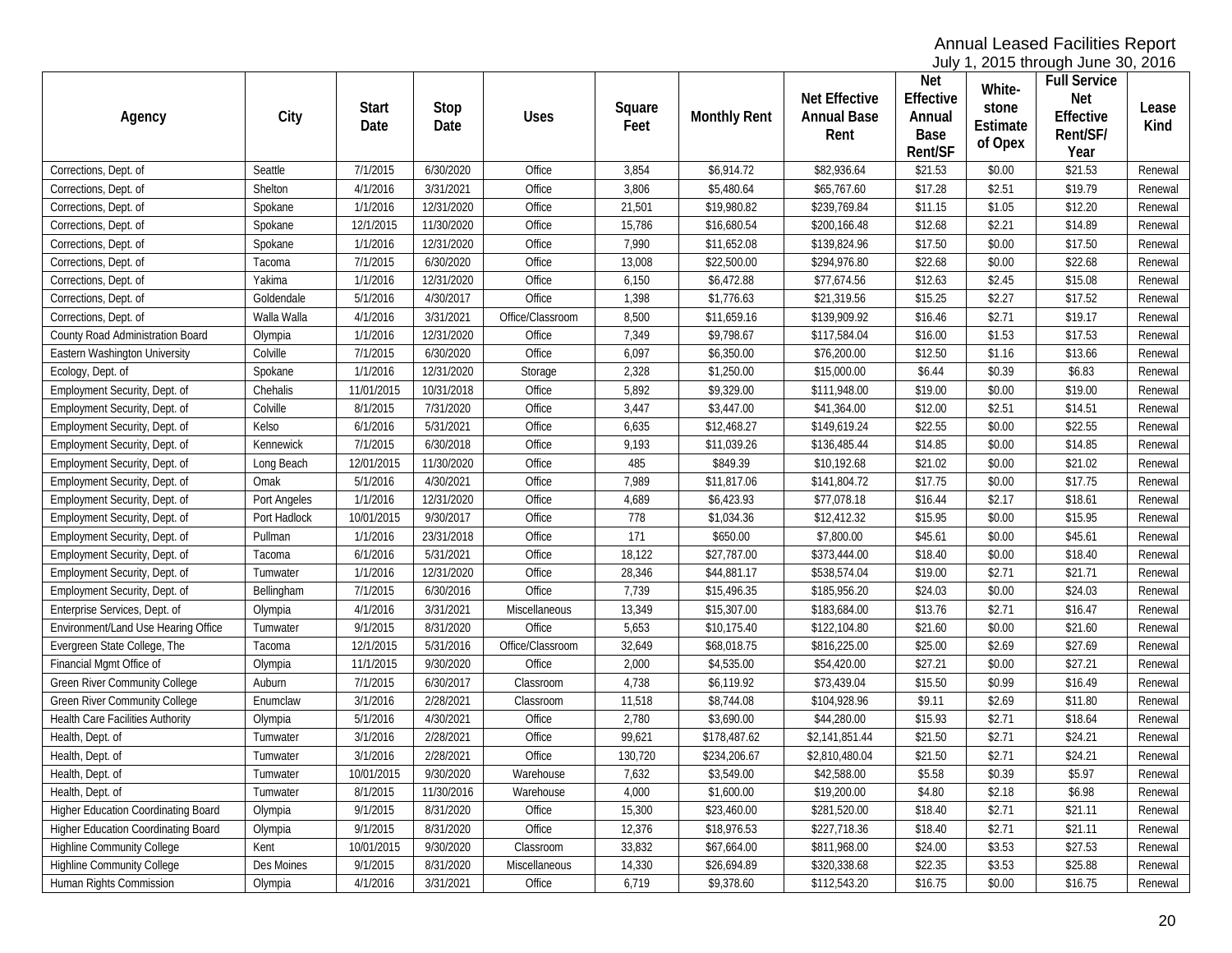July 1, 2015 through June 30, 2016

| Agency                               | City         | <b>Start</b><br>Date | Stop<br>Date | <b>Uses</b>          | Square<br>Feet | <b>Monthly Rent</b>    | <b>Net Effective</b><br><b>Annual Base</b><br>Rent | <b>Net</b><br>Effective<br>Annual<br>Base<br>Rent/SF | White-<br>stone<br>Estimate<br>of Opex | <b>Full Service</b><br>Net<br>Effective<br>Rent/SF/<br>Year | Lease<br>Kind |
|--------------------------------------|--------------|----------------------|--------------|----------------------|----------------|------------------------|----------------------------------------------------|------------------------------------------------------|----------------------------------------|-------------------------------------------------------------|---------------|
| Industrial Insurance Appeals Board   | Everett      | 11/01/2015           | 10/31/2018   | Office               | 1,658          | \$3,455.00             | \$41,460.00                                        | \$25.01                                              | \$0.00                                 | \$25.01                                                     | Renewal       |
| Industrial Insurance Appeals Board   | Olympia      | 6/1/2016             | 5/31/2021    | Office               | 48,874         | \$78,402.04            | \$940,824.48                                       | \$19.25                                              | \$1.53                                 | \$20.78                                                     | Renewal       |
| Industrial Insurance Appeals Board   | Vancouver    | 11/01/2015           | 10/31/2018   | Office               | 1,589          | \$1,961.09             | \$25,412.36                                        | \$15.99                                              | \$2.36                                 | \$18.35                                                     | Renewal       |
| Institute for Public Policy          | Olympia      | 2/1/2016             | 12/31/2016   | Office               | 7,318          | \$6,464.48             | \$77,573.76                                        | \$10.60                                              | \$0.00                                 | \$10.60                                                     | Renewal       |
| Labor & Industries, Dept. of         | E. Wenatchee | 4/1/2016             | 3/31/2021    | Office               | 10,158         | \$14,400.00            | \$172,800.00                                       | \$17.01                                              | \$2.51                                 | \$19.52                                                     | Renewal       |
| Labor & Industries, Dept. of         | White Salmon | 12/01/2015           | 11/30/2017   | Office               | 201            | \$350.00               | \$4,200.00                                         | \$20.90                                              | \$1.16                                 | \$22.06                                                     | Renewal       |
| Law Library                          | Olympia      | 8/1/2015             | 7/31/2020    | Warehouse            | 3,050          | \$1,281.00             | \$15,372.00                                        | \$5.04                                               | \$0.38                                 | \$5.42                                                      | Renewal       |
| Licensing, Dept of                   | Goldendale   | 6/1/2016             | 5/31/2017    | Office               | 1,000          | \$1,000.00             | \$12,000.00                                        | \$12.00                                              | \$2.20                                 | \$14.20                                                     | Renewal       |
| Licensing, Dept of                   | Ellensburg   | 2/1/2016             | 1/31/2021    | Office               | 2,077          | \$2,861.58             | \$34,338.96                                        | \$16.53                                              | \$2.21                                 | \$18.74                                                     | Renewal       |
| Licensing, Dept. of                  | Arlington    | 12/01/2015           | 11/30/2020   | Office               | 5,931          | \$9,143.63             | \$109,223.56                                       | \$18.50                                              | \$2.17                                 | \$20.67                                                     | Renewal       |
| Licensing, Dept. of                  | Bellingham   | 1/1/2016             | 12/31/2020   | Office               | 5,827          | \$7,312.89             | \$87,754.68                                        | \$15.06                                              | \$2.26                                 | \$17.32                                                     | Renewal       |
| Licensing, Dept. of                  | Chelan       | 7/1/2015             | 6/30/2020    | Office               | 861            | \$1,458.00             | \$17,496.00                                        | \$20.32                                              | \$0.00                                 | \$20.32                                                     | Renewal       |
| Licensing, Dept. of                  | Colville     | 5/1/2016             | 4/30/2021    | Office               | 1,761          | \$2,163.16             | \$25,957.92                                        | \$14.74                                              | \$1.16                                 | \$15.90                                                     | Renewal       |
| Licensing, Dept. of                  | Newport      | 9/1/2015             | 8/31/2020    | Office               | 277            | \$504.36               | \$6,076.32                                         | \$21.94                                              | \$0.00                                 | \$21.94                                                     | Renewal       |
| Licensing, Dept. of                  | Olympia      | 7/1/2015             | 6/30/2020    | Office               | 17,902         | \$26,703.82            | \$320,445.84                                       | \$17.90                                              | \$2.71                                 | \$20.61                                                     | Renewal       |
| Licensing, Dept. of                  | Pacific      | 10/01/2015           | 9/30/2018    | Parking              | $\bf{0}$       | \$11,520.00            | \$138,240.00                                       | N/A                                                  | \$0.00                                 | N/A                                                         | Renewal       |
| Licensing, Dept. of                  | Poulsbo      | 10/01/2015           | 9/30/2020    | Office               | 3,222          | \$5,101.50             | \$61,218.00                                        | \$19.00                                              | \$0.99                                 | \$19.99                                                     | Renewal       |
| Licensing, Dept. of                  | Pullman      | 3/1/2016             | 2/28/2021    | Office               | 1,367          | \$1,525.00             | \$18,300.00                                        | \$13.39                                              | \$2.21                                 | \$15.60                                                     | Renewal       |
| Licensing, Dept. of                  | Seattle      | 11/1/2015            | 10/31/2020   | Office               | 9,604          | \$17,447.27            | \$209,367.24                                       | \$21.80                                              | \$3.53                                 | \$25.33                                                     | Renewal       |
| Licensing, Dept. of                  | Tacoma       | 7/1/2015             | 6/30/2020    | Office               | 5,800          | \$7,370.83             | \$88,449.96                                        | \$15.25                                              | \$2.69                                 | \$17.94                                                     | Renewal       |
| Liquor & Cannabis Board              | Mount Vernon | 9/1/2015             | 8/31/2020    | Office               | 1,466          | \$2,003.53             | \$24,042.36                                        | \$16.40                                              | \$2.17                                 | \$18.57                                                     | Renewal       |
| Liquor & Cannabis Board              | Tacoma       | 12/01/2015           | 11/30/2020   | Office               | 3,850          | \$5,650.00             | \$67,800.00                                        | \$17.61                                              | \$0.00                                 | \$17.61                                                     | Renewal       |
| Lottery Commission                   | Lacey        | 4/1/2016             | 3/31/2021    | Warehouse            | 13,923         | \$7,889.70             | \$94,676.40                                        | \$6.80                                               | \$0.39                                 | \$7.19                                                      | Renewal       |
| Natural Resources, Dept. of          | Hoquiam      | 11/01/2015           | 10/31/2020   | Office/Warehouse     | 2,356          | \$1,165.31             | \$13,983.72                                        | \$5.94                                               | \$0.38                                 | \$6.32                                                      | Renewal       |
| Patrol WA State                      | Olympia      | 4/1/2016             | 3/31/2021    | Office               | 944            | \$1,082.00             | \$12,984.00                                        | \$13.75                                              | \$0.00                                 | \$13.75                                                     | Renewal       |
| Public Employee Relations Commission | Kirkland     | 12/01/2015           | 11/30/2020   | Office               | 2,705          | \$6,762.50             | \$81,150.00                                        | \$30.00                                              | \$0.00                                 | \$30.00                                                     | Renewal       |
| Retirement Systems, Dept. of         | Tumwater     | 3/1/2016             | 2/28/2021    | Warehouse            | 5,250          | \$3,900.00             | \$46,800.00                                        | \$8.91                                               | \$0.39                                 | \$9.30                                                      | Renewal       |
| Revenue, Dept. of                    | Bellingham   | 3/1/2016             | 2/28/2021    | Office               | 5,088          | \$6,598.00             | \$79,176.00                                        | \$15.56                                              | \$2.17                                 | \$17.73                                                     | Renewal       |
| Revenue, Dept. of                    | Kent         | 9/1/2015             | 8/31/2020    | Office               | 10,508         | \$19,702.50            | \$236,430.00                                       | \$22.50                                              | \$0.00                                 | \$22.50                                                     | Renewal       |
| Revenue, Dept. of                    | Olympia      | 5/1/2016             | 11/30/2016   | Office               | 58,845         | \$92,632.00            | \$1,111,584.00                                     | \$18.89                                              | \$2.71                                 | \$21.60                                                     | Renewal       |
| Revenue, Dept. of                    | Spokane      | 6/1/2016             | 5/31/2021    | Office               | 8,677          | \$14,564.23            | \$168,945.07                                       | \$19.47                                              | \$0.00                                 | \$19.47                                                     | Renewal       |
| Seattle Community Colleges           | Seattle      | 10/1/2015            | 9/30/2020    | Office               | 7,201          | $\overline{$4,947.92}$ | \$59,375.04                                        | \$8.25                                               | \$2.22                                 | \$10.47                                                     | Renewal       |
| Social & Health Services, Dept. of   | Arlington    | 5/1/2016             | 4/30/2021    | Office               | 31,394         | \$51,015.25            | \$612,183.00                                       | \$19.50                                              | \$2.51                                 | \$22.01                                                     | Renewal       |
| Social & Health Services, Dept. of   | Auburn       | 9/1/2015             | 8/31/2020    | Office               | 8,741          | \$12,565.19            | \$150,782.28                                       | \$17.25                                              | \$3.53                                 | \$20.78                                                     | Renewal       |
| Social & Health Services, Dept. of   | Buckley      | 2/1/2016             | 1/31/2021    | Office/Miscellaneous | 7,600          | \$6,016.67             | \$83,000.04                                        | \$10.92                                              | \$2.15                                 | \$13.07                                                     | Renewal       |
| Social & Health Services, Dept. of   | Centralia    | 4/1/2016             | 3/31/2021    | Office               | 19,292         | \$28,874.00            | \$346,488.00                                       | \$17.96                                              | \$2.51                                 | \$20.47                                                     | Renewal       |
| Social & Health Services, Dept. of   | Chehalis     | 7/1/2015             | 6/30/2020    | Office               | 10,737         | \$15,434.44            | \$154,356.44                                       | \$14.38                                              | \$0.00                                 | \$14.38                                                     | Renewal       |
| Social & Health Services, Dept. of   | Everett      | 8/1/2015             | 8/15/2016    | Office               | 500            | \$0.00                 | N/A                                                | N/A                                                  | \$0.00                                 | N/A                                                         | Renewal       |
| Social & Health Services, Dept. of   | Everett      | 5/1/2016             | 4/30/2021    | Office               | 274            | \$622.21               | \$7,466.52                                         | \$27.25                                              | \$0.00                                 | \$27.25                                                     | Renewal       |
| Social & Health Services, Dept. of   | Federal Way  | 2/1/2016             | 1/31/2021    | Office               | 22,590         | \$37,650.00            | \$451,800.00                                       | \$20.00                                              | \$3.53                                 | \$23.53                                                     | Renewal       |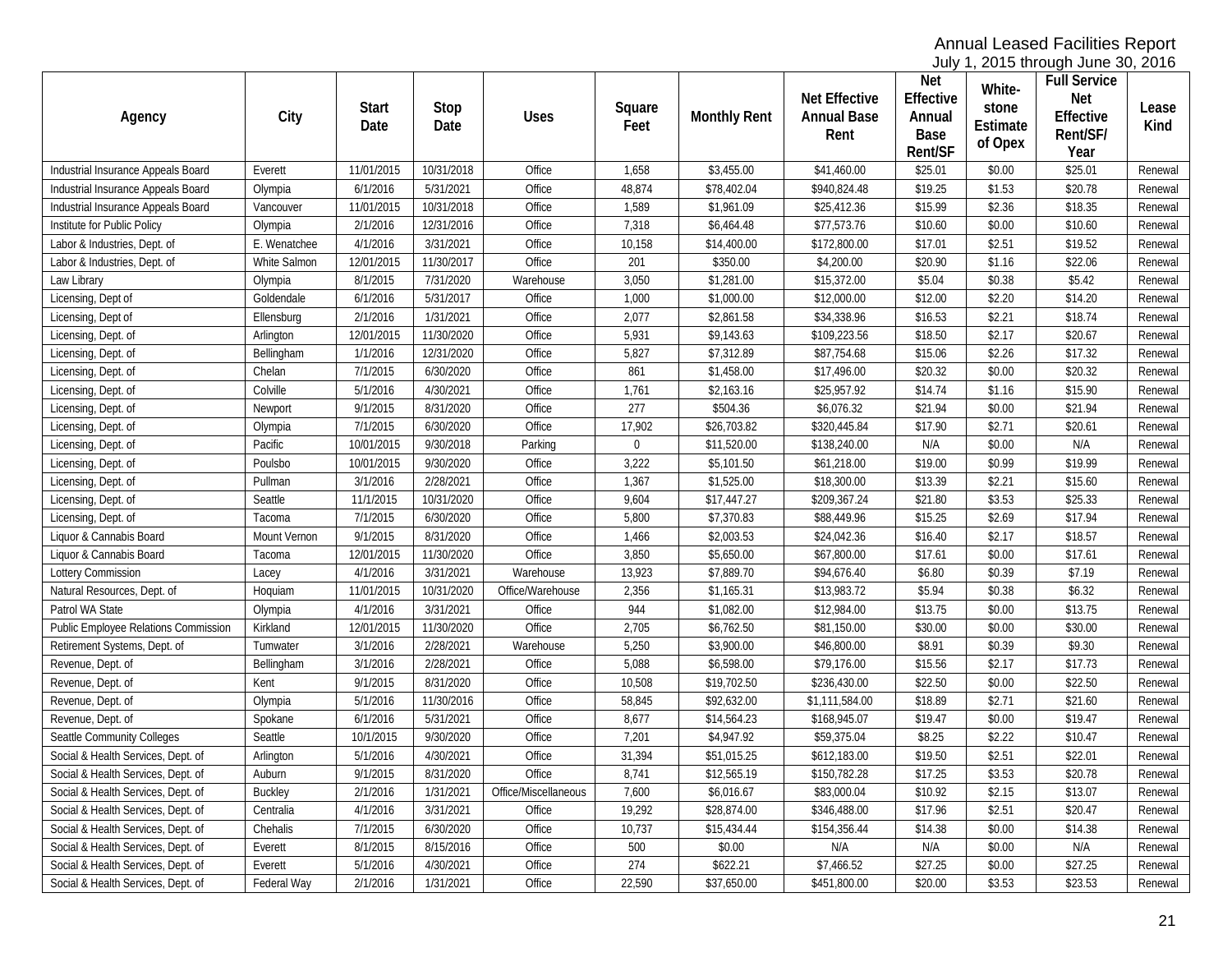July 1, 2015 through June 30, 2016

| Agency                              | City           | <b>Start</b><br>Date | Stop<br>Date | <b>Uses</b>            | Square<br>Feet | <b>Monthly Rent</b> | <b>Net Effective</b><br><b>Annual Base</b><br>Rent | <b>Net</b><br>Effective<br>Annual<br>Base<br>Rent/SF | White-<br>stone<br>Estimate<br>of Opex | <b>Full Service</b><br><b>Net</b><br>Effective<br>Rent/SF/<br>Year | Lease<br>Kind |
|-------------------------------------|----------------|----------------------|--------------|------------------------|----------------|---------------------|----------------------------------------------------|------------------------------------------------------|----------------------------------------|--------------------------------------------------------------------|---------------|
| Social & Health Services, Dept. of  | Long Beach     | 12/01/2015           | 11/30/2020   | Office                 | 10,280         | \$14,743.23         | \$176,918.76                                       | \$17.21                                              | \$2.51                                 | \$19.72                                                            | Renewal       |
| Social & Health Services, Dept. of  | Mattawa        | 10/01/2015           | 9/30/2020    | Office                 | 130            | \$300.00            | \$3,600.00                                         | \$27.69                                              | \$0.00                                 | \$27.69                                                            | Renewal       |
| Social & Health Services, Dept. of  | Newport        | 9/1/2015             | 8/31/2020    | Office                 | 7,752          | \$12,688.00         | \$152,256.00                                       | \$19.64                                              | \$2.51                                 | \$22.15                                                            | Renewal       |
| Social & Health Services, Dept. of  | Olympia        | 1/1/2016             | 12/31/2020   | Residential            | 7,506          | \$7,600.00          | \$92,280.00                                        | \$12.29                                              | \$0.00                                 | \$12.29                                                            | Renewal       |
| Social & Health Services, Dept. of  | Olympia        | 11/01/2015           | 10/31/2020   | Office                 | 53,905         | \$79,734.48         | \$956,813.76                                       | \$17.75                                              | \$2.71                                 | \$20.46                                                            | Renewal       |
| Social & Health Services, Dept. of  | Port Angeles   | 8/1/2015             | 7/31/2025    | Office                 | 27,906         | \$50,440.09         | \$605,281.08                                       | \$21.69                                              | \$2.51                                 | \$24.20                                                            | Renewal       |
| Social & Health Services, Dept. of  | Pullman        | 1/1/2016             | 12/31/2020   | Office                 | 226            | \$315.79            | \$3,789.48                                         | \$16.77                                              | \$0.00                                 | \$16.77                                                            | Renewal       |
| Social & Health Services, Dept. of  | Puyallup       | 4/1/2016             | 3/31/2021    | Office                 | 27,361         | \$47,311.73         | \$567,740.76                                       | \$20.75                                              | \$2.69                                 | \$23.44                                                            | Renewal       |
| Social & Health Services, Dept. of  | Seattle        | 9/1/2015             | 8/31/2020    | Office                 | 5,348          | \$10,094.35         | \$121,132.20                                       | \$22.65                                              | \$0.00                                 | \$22.65                                                            | Renewal       |
| Social & Health Services, Dept. of  | Seattle        | 10/01/2015           | 9/30/2020    | Office                 | 43,139         | \$68,157.98         | \$795,259.97                                       | \$18.43                                              | \$2.22                                 | \$20.65                                                            | Renewal       |
| Social & Health Services, Dept. of  | Silverdale     | 3/1/2016             | 2/28/2021    | Office                 | 4,287          | \$8,038.13          | \$107,257.56                                       | \$25.02                                              | \$1.18                                 | \$26.20                                                            | Renewal       |
| Social & Health Services, Dept. of  | Spokane        | 9/1/2015             | 8/31/2020    | Office                 | 39,039         | \$57,484.93         | \$689,819.16                                       | \$17.67                                              | \$0.00                                 | \$17.67                                                            | Renewal       |
| Social & Health Services, Dept. of  | Spokane        | 9/1/2015             | 8/31/2020    | Office                 | 8,538          | \$13,696.38         | \$164,356.56                                       | \$19.25                                              | \$0.00                                 | \$19.25                                                            | Renewal       |
| Social & Health Services, Dept. of  | Spokane Valley | 8/1/2015             | 7/31/2020    | Residential            | 1,850          | \$1,465.00          | \$17,580.00                                        | \$9.50                                               | \$0.00                                 | \$9.50                                                             | Renewal       |
| Social & Health Services, Dept. of  | Steilacoom     | 9/1/2015             | 8/31/2020    | Office                 | 4,000          | \$6,825.00          | \$81,900.00                                        | \$20.48                                              | \$2.69                                 | \$23.17                                                            | Renewal       |
| Social & Health Services, Dept. of  | Steilacoom     | 5/1/2016             | 4/30/2021    | Parking                | $\mathbf 0$    | \$9,600.00          | \$115,200.00                                       | N/A                                                  | \$0.00                                 | N/A                                                                | Renewal       |
| Social & Health Services, Dept. of  | White Salmon   | 7/1/2015             | 6/30/2020    | Office                 | 4,566          | \$4,500.00          | \$54,000.00                                        | \$11.83                                              | \$2.51                                 | \$14.34                                                            | Renewal       |
| Social & Health Services, Dept. of  | Omak           | 6/1/2016             | 4/30/2021    | Office                 | 910            | \$0.00              | \$15,614.04                                        | \$17.16                                              | <b>NONE</b>                            | \$17.16                                                            | Renewal       |
| Social & Health Services, Dept. of  | Bellingham     | 7/1/2015             | 6/30/2016    | Office                 | 1,840          | \$3,684.60          | \$44,215.20                                        | \$24.03                                              | \$0.00                                 | \$24.03                                                            | Renewal       |
| Social & Health Services, Dept. of  | Bellingham     | 11/1/2015            | 10/31/2020   | Office                 | 1,920          | \$2,880.00          | \$34,560.00                                        | \$18.00                                              | \$0.00                                 | \$18.00                                                            | Renewal       |
| Social & Health Services, Dept. of  | Lynnwood       | 2/1/2016             | 7/1/2016     | Office                 | 3,753          | \$6,602.15          | \$72,624.65                                        | \$19.35                                              | \$2.51                                 | \$21.86                                                            | Renewal       |
| Social & Health Services, Dept. of  | Bellingham     | 7/1/2015             | 6/30/2020    | Office                 | 15,840         | \$24,090.00         | \$289,080.00                                       | \$18.25                                              | \$0.00                                 | \$18.25                                                            | Renewal       |
| Social & Health Services, Dept. of  | Auburn         | 9/1/2015             | 8/31/2020    | Office                 | 99             | \$160.38            | \$1,924.56                                         | \$19.44                                              | \$0.00                                 | \$19.44                                                            | Renewal       |
| Social & Health Services, Dept. of  | Moses Lake     | 8/1/2015             | 7/31/2020    | Office                 | 219            | \$339.00            | \$4,068.00                                         | \$18.58                                              | \$0.00                                 | \$18.58                                                            | Renewal       |
| South Puget Sound Community College | Lacey          | 7/1/2015             | 9/30/2015    | Office                 | 21,211         | \$28,281.33         | \$339,375.96                                       | \$16.00                                              | \$2.71                                 | \$18.71                                                            | Renewal       |
| Spokane Community Colleges          | Spokane        | 9/1/2015             | 8/31/2020    | Classroom              | 41,677         | \$32,399.30         | \$388,791.60                                       | \$9.33                                               | \$0.00                                 | \$9.33                                                             | Renewal       |
| Spokane Community Colleges          | Spokane        | 8/1/2015             | 7/31/2020    | Office/Classroom       | 6,600          | \$4,080.00          | \$50,957.95                                        | \$7.72                                               | \$2.51                                 | \$10.23                                                            | Renewal       |
| Spokane Community Colleges          | Spokane        | 7/1/2015             | 6/30/2018    | Warehouse              | 6,450          | \$2,105.36          | \$25,264.32                                        | \$3.92                                               | \$0.40                                 | \$4.32                                                             | Renewal       |
| Spokane Community Colleges          | Spokane        | 7/1/2015             | 6/30/2020    | Classroom              | 20,036         | \$17,975.54         | \$226,062.13                                       | \$11.28                                              | \$0.00                                 | \$11.28                                                            | Renewal       |
| Transportation, Dept. of            | Seattle        | 9/1/2015             | 8/31/2020    | Office                 | 86,510         | \$180,229.16        | \$2,162,749.92                                     | \$25.00                                              | \$0.00                                 | \$25.00                                                            | Renewal       |
| Washington State Patrol             | Oak Harbor     | 2/1/2016             | 1/31/2021    | Office                 | 1,270          | \$1,600.00          | \$19,200.00                                        | \$15.12                                              | \$2.17                                 | \$17.29                                                            | Renewal       |
| Washington State Patrol             | Tumwater       | 4/1/2016             | 3/31/2021    | Office                 | 6,000          | \$7,293.00          | \$87,516.00                                        | \$14.59                                              | \$2.18                                 | \$16.77                                                            | Renewal       |
| Washington State Patrol             | Tumwater       | 7/1/2015             | 6/30/2020    | Aircraft Hangar        | 11,080         | \$5,766.21          | \$69,194.52                                        | \$6.24                                               | \$2.71                                 | \$8.95                                                             | Renewal       |
|                                     |                |                      |              | <b>Total Renewals:</b> | 1,567,980      | \$2,424,546.74      | \$29,402,980.42                                    |                                                      |                                        |                                                                    |               |

<span id="page-21-0"></span>**Grand Total for Privately-Owned Facilities: \$1,985,992 \$3,090,461.84 \$37,408,074.54**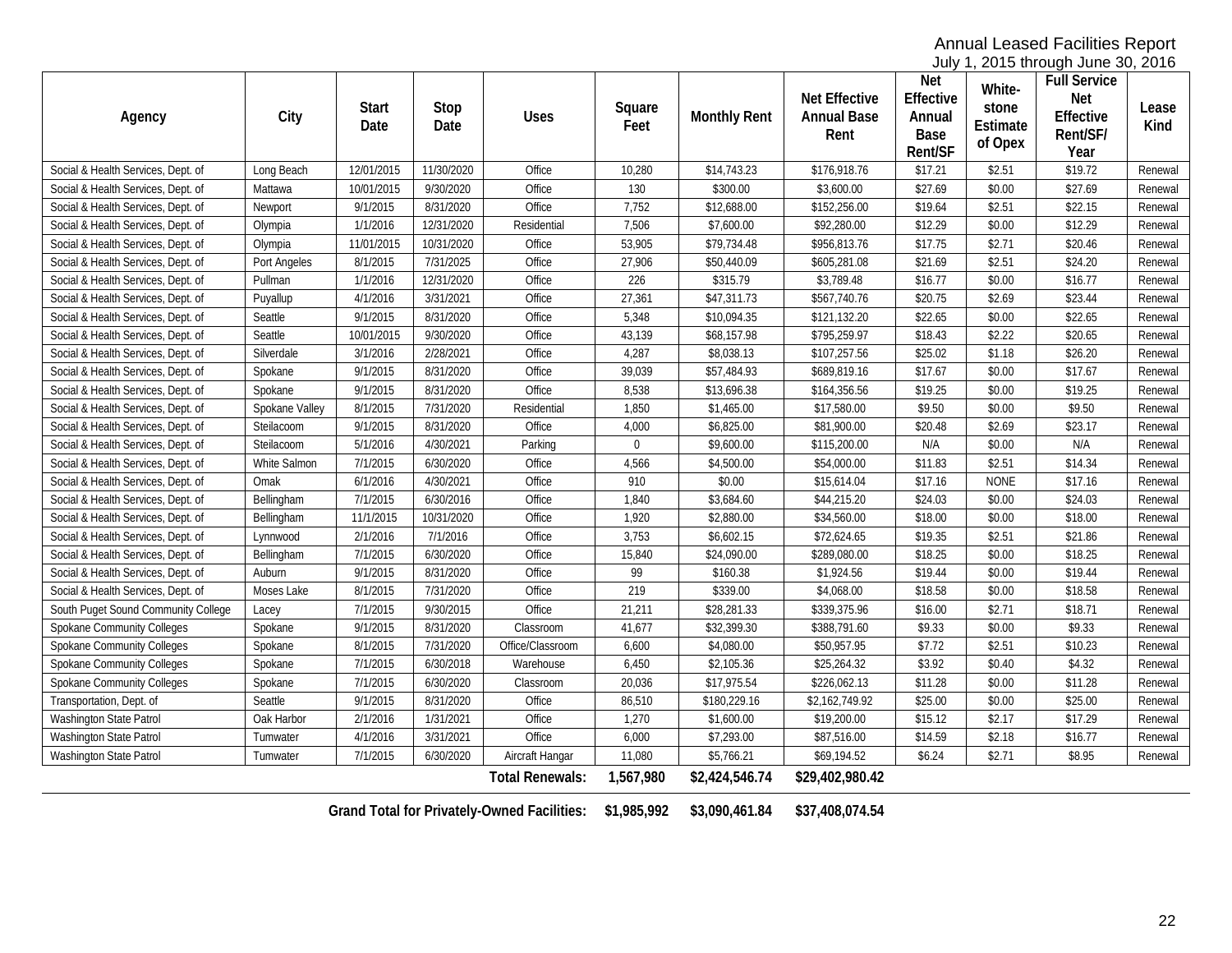# **Appendix B: Lease Transactions Related to State Owned Facilities in FY 16**

# **New Space:**

| Agency                                                                       | City          | <b>Start</b><br>Date | Stop<br>Date | <b>Uses</b>             | Square<br>Feet | Monthly<br>Rent | <b>Net Effective</b><br><b>Annual Base</b><br>Rent | <b>Net Effective</b><br><b>Annual Base</b><br>Rent/SF | <b>Lease Kind</b> |
|------------------------------------------------------------------------------|---------------|----------------------|--------------|-------------------------|----------------|-----------------|----------------------------------------------------|-------------------------------------------------------|-------------------|
| Enterprise Services, Dept. of, leasing to Social & Health Services, Dept. of | Tumwater      | 7/1/2015             | 6/30/2017    | Storage                 | 3,689          | \$2,118.11      | \$25,417.32                                        | \$6.89                                                | New               |
| Enterprise Services, Dept. of, leasing to Private Entity                     | Tacoma        | 1/1/2016             | 12/31/2019   | Miscellaneous           | 82             | \$169.26        | \$2,031.12                                         | \$24.77                                               | New               |
|                                                                              |               |                      |              | <b>Total New Space:</b> | 3,771          | \$2,287.37      | \$27,448.44                                        |                                                       |                   |
| <b>Renewals:</b>                                                             |               |                      |              |                         |                |                 |                                                    |                                                       |                   |
| Administrative Office of the Courts                                          | Olympia       | 7/1/2015             | 6/30/2017    | Office                  | 4,429          | \$4,852.14      | \$58,225.68                                        | \$13.15                                               | Renewal           |
| Agriculture, Dept. of                                                        | Olympia       | 7/1/2015             | 6/30/2017    | Office/Lab              | 47,946         | \$72,478.37     | \$869,740.44                                       | \$18.14                                               | Renewal           |
| Attorney General, Office of                                                  | Olympia       | 7/1/2015             | 6/30/2017    | Office                  | 72,639         | \$73,607.52     | \$883,290.24                                       | \$12.16                                               | Renewal           |
| Auditor, Office of the State                                                 | Olympia       | 7/1/2015             | 6/30/2017    | Office                  | 6,412          | \$7,024.58      | \$84,294.96                                        | \$13.15                                               | Renewal           |
| Auditor, Office of the State                                                 | Tacoma        | 7/1/2015             | 6/30/2017    | Office                  | 4,422          | \$6,062.00      | \$72,744.00                                        | \$16.45                                               | Renewal           |
| Enterprise Services, Dept. of, leasing to Private Entity                     | Olympia       | 1/1/2016             | 12/31/2017   | Office                  | 284            | \$364.46        | \$4,373.52                                         | \$15.40                                               | Renewal           |
| Financial Management, Office of                                              | Olympia       | 7/1/2015             | 6/30/2017    | Office                  | 41,707         | \$51,299.31     | \$615,591.72                                       | \$14.76                                               | Renewal           |
| Fish & Wildlife, Dept. of                                                    | Olympia       | 7/1/2015             | 6/30/2017    | Office                  | 140,169        | \$140,355.89    | \$1,684,270.68                                     | \$12.02                                               | Renewal           |
| Governor, Office of                                                          | Olympia       | 7/1/2015             | 6/30/2017    | Office                  | 17,257         | \$18,905.65     | \$226,867.80                                       | \$13.15                                               | Renewal           |
| Insurance Commissioner, Office of                                            | Olympia       | 7/1/2015             | 6/30/2017    | Office                  | 6,989          | \$7,656.69      | \$91,880.28                                        | \$13.15                                               | Renewal           |
| Law Library                                                                  | Olympia       | 7/1/2015             | 6/30/2017    | Office                  | 16,065         | \$17,599.77     | \$211,197.24                                       | \$13.15                                               | Renewal           |
| Licensing, Dept. of                                                          | Olympia       | 7/1/2015             | 6/30/2017    | Office                  | 104,161        | \$105,549.81    | \$1,266,597.72                                     | \$12.16                                               | Renewal           |
| Lieutenant Governor, Office of                                               | Olympia       | 7/1/2015             | 6/30/2017    | Office                  | 4,096          | \$4,487.32      | \$53,847.84                                        | \$13.15                                               | Renewal           |
| Minority and Women's Business Enterprises, Office of                         | Olympia       | 7/1/2015             | 6/30/2017    | Office                  | 8,125          | \$7,732.00      | \$92,784.00                                        | \$11.42                                               | Renewal           |
| Natural Resources, Dept. of                                                  | Olympia       | 7/1/2015             | 6/30/2017    | Storage                 | 131            | \$133.30        | \$1,599.60                                         | \$12.21                                               | Renewal           |
| Natural Resources, Dept. of                                                  | Sedro-Woolley | 7/1/2015             | 6/30/2018    | Office                  | 1,790          | \$1,187.00      | \$14,244.00                                        | \$7.96                                                | Renewal           |
| Secretary of State, Office of                                                | Tumwater      | 7/1/2015             | 6/30/2017    | Warehouse               | 6,382          | \$3,664.33      | \$43,971.96                                        | \$6.89                                                | Renewal           |
| Secretary of State, Office of                                                | Olympia       | 7/1/2015             | 6/30/2017    | Office/Storage          | 47,900         | \$52,479.14     | \$629,749.68                                       | \$13.15                                               | Renewal           |
| Services to the Blind, Dept. of                                              | Olympia       | 7/1/2015             | 6/30/2017    | Miscellaneous           | 591            | \$507.52        | \$6,090.24                                         | \$10.30                                               | Renewal           |
| Services to the Blind, Dept. of                                              | Olympia       | 7/1/2015             | 6/30/2017    | Miscellaneous           | 868            | \$156.24        | \$1,874.88                                         | \$2.16                                                | Renewal           |
| Services to the Blind, Dept. of                                              | Olympia       | 7/1/2015             | 6/30/2017    | Miscellaneous           | 1,515          | \$1,532.00      | \$18,384.00                                        | \$12.13                                               | Renewal           |
| Services to the Blind, Dept. of                                              | Olympia       | 7/1/2015             | 6/30/2017    | Miscellaneous           | 1,851          | \$1,875.68      | \$22,508.16                                        | \$12.16                                               | Renewal           |
| Services to the Blind, Dept. of                                              | Olympia       | 7/1/2015             | 6/30/2017    | Miscellaneous           | 3,010          | \$3,050.13      | \$36,601.56                                        | \$12.16                                               | Renewal           |
| Social & Health Services, Dept. of                                           | Olympia       | 7/1/2015             | 6/30/2017    | Office                  | 230,483        | \$233,556.11    | \$2,802,673.32                                     | \$12.16                                               | Renewal           |
| Supreme Court of Washington                                                  | Olympia       | 7/1/2015             | 6/30/2017    | Office                  | 33,940         | \$37,182.46     | \$446,189.52                                       | \$13.15                                               | Renewal           |
| Treasurer, Office of                                                         | Olympia       | 7/1/2015             | 6/30/2017    | Office                  | 10,731         | \$11,756.19     | \$141,074.28                                       | \$13.15                                               | Renewal           |
| Washington Indian Gaming Commission                                          | Olympia       | 7/1/2015             | 6/30/2017    | Office                  | 1,182          | \$3,167.70      | \$38,012.40                                        | \$32.16                                               | Renewal           |
| Washington State Patrol                                                      | Olympia       | 7/1/2015             | 6/30/2017    | Office                  | 520            | \$569.69        | \$6,836.28                                         | \$13.15                                               | Renewal           |
|                                                                              |               |                      |              | <b>Total Renewals:</b>  | 815,595        | \$868,793.00    | \$10,425,516.00                                    |                                                       |                   |

**Grand Total for State-Owned Facilities: 819,366 \$871,080.37 \$10,452,964.44**